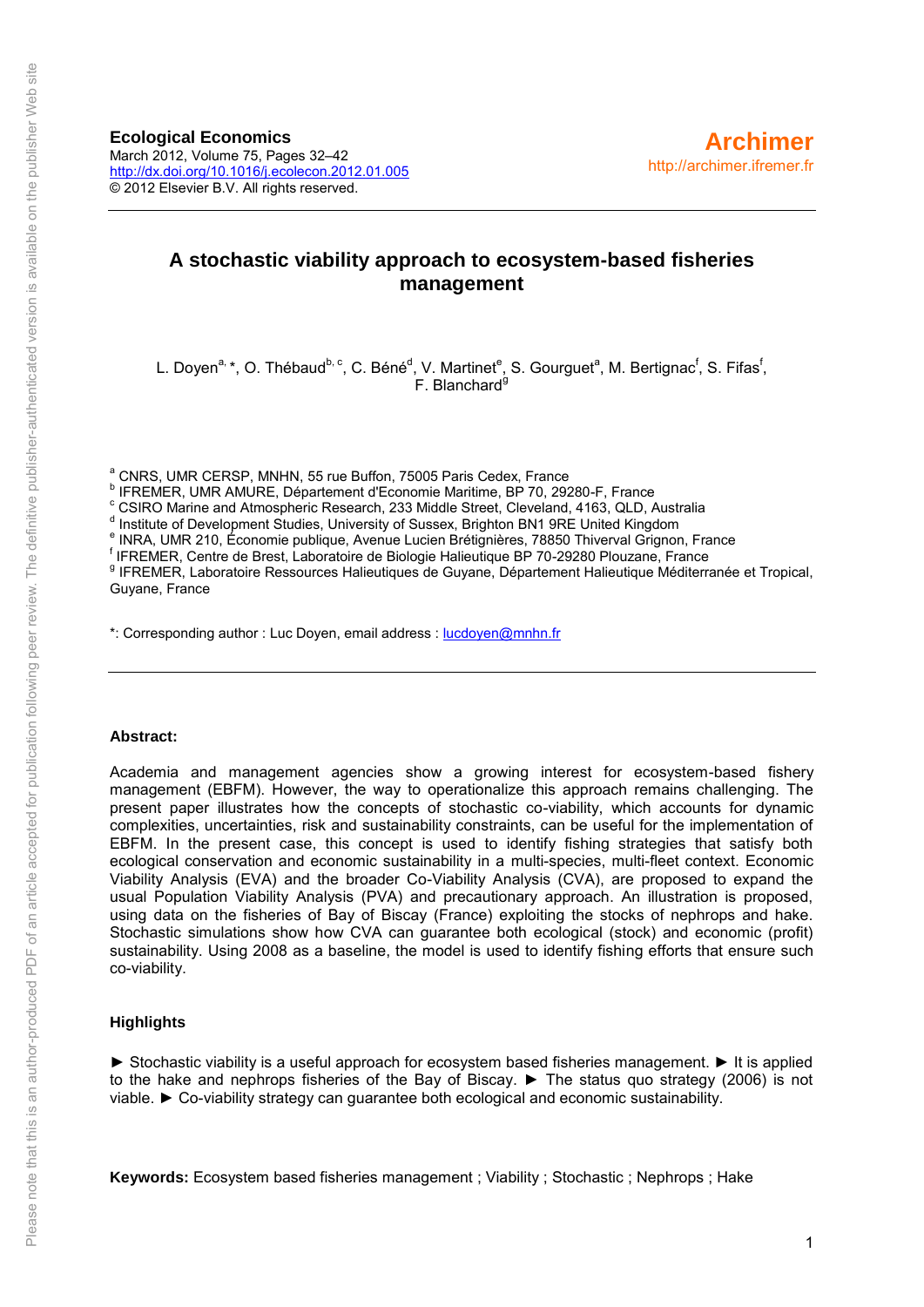# 1 Introduction

Marine fisheries resources are under extreme pressure worldwide. According to recent estimates (Garcia & Grainger, 2005; FAO, 2010), three quarters of the world's fish stocks are fully exploited or over-exploited and the proportion of those stocks that are too intensively exploited is growing. As a consequence, the sustainability of the world fisheries is now becoming a major concern for national and international agencies. As a consequence, fisheries management increasingly involves restoration and conservation objectives, along with the more conventional ecological and economic objectives that are identification of desirable levels of fish resources, catches, and profitability from fishing. Recent examples are the restoration plans discussed and/or adopted by the European Commission for several collapsed stocks in the E.U. waters, or the international commitment by the countries present at the 2002 Johannesburg Summit on Sustainable Development to return fisheries to levels allowing their maximum sustainable yield by 2015.

Indicators and their associated reference points are key to the implementation of such sustainability strategies. For example, the objective of the precautionary approach promoted by the International Council for the Exploitation of the Sea (ICES) is to maintain spawning stock biomass above a limit reference point Blim, while keeping fishing mortality below a limit Flim. To achieve this in a context of high uncertainty on the current level of both indicator and reference point, operational precautionary reference points Bpa and Fpa are used. This approach proposes to preserve a minimum quantity of reproducers to avoid recruitment accidents that would endanger the sustainability of the stock and consequently the fishery. Although such a precautionary approach has had positive effects in Europe on some severely depleted stocks, the overall state of European fish stocks remains grim. A first criticism of this approach is that it adopts a viewpoint which is too 'ichthyocentric', as it focuses on the conservation of fish populations and stocks only. Social and economic considerations are not included and left to the fishery managers' calls. Excluding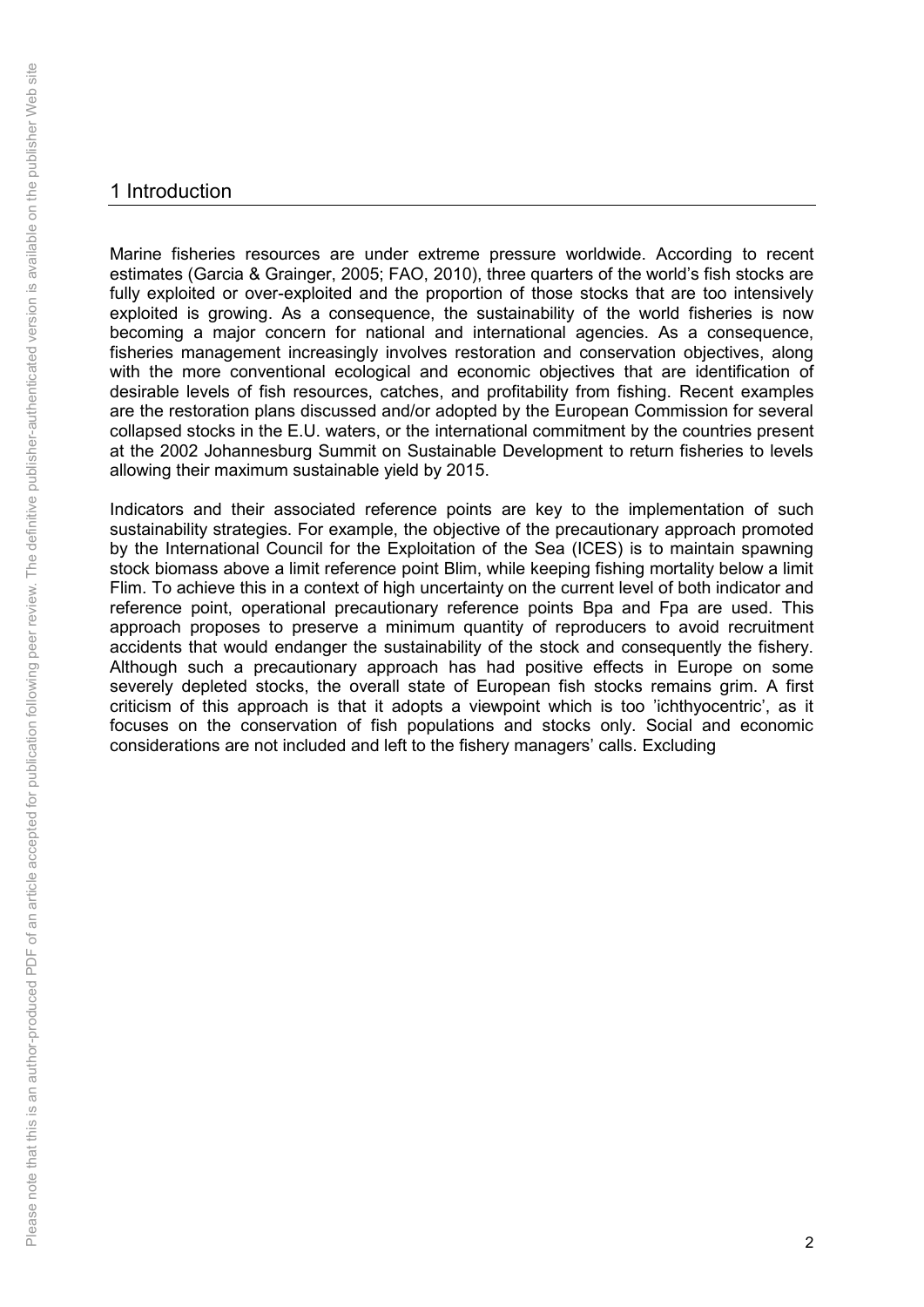these considerations from the assessment of trade-offs associated with alternative management strategies leaves managers with limited scientific ground on which to base decisions, a lack of clarity in the objectives pursued, and greater potential for stakeholder conflict and resistance to the implementation of management options, particularly in the face of uncertainty. Formal approaches to including multiple objectives in evaluation of management options, such as Management Strategy Evaluations [\(Sainsbury](#page-21-0) et al., [2007\)](#page-21-0), has been shown to positively contribute to agreement being reached on fisheries regulation options. Increasingly, it is also stressed that single stock assessments should be replaced by more complex multi-species and/or multi-fisheries analyses that account for interactions between species and/or fisheries. For example, in the United States, the National Marine Fisheries Service (NMFS) began to include ecosystem effects on stocks and fishery effects on ecosystems in its individual groundfish stock assessment reports to the North Pacific Fisheries Management Council in 2002. As part of its strategic goals, the NMFS has now replaced single-species management with ecosystem-based management, balancing ecological and social objectives. There is nowadays widespread acceptance that more integrated perspectives are needed to manage marine fisheries sustainably.

Ecosystem-based fishery management (EBFM) approaches advocate an integrated management of marine resources [\(FAO, 2003;](#page-20-0) [Jennings, 2005](#page-20-1)). Such an approach requires accounting for the impacts of fishing on the wider ecosystem, and considering the complexity of ecological mechanisms, encompassing fish population and fish community dynamics, spatial processes, and environmental (habitat, climatic) uncertainties. Attention must also be paid to complexities and uncertainties related to economic drivers of the fisheries, including non-compliance and effort adjustment in multi-fleet context. In the face of such diversified, difficult and ambitious goals, a large number of models have been proposed for the exploration of possible scenarios for fisheries all around the world. Plagányi (2007) provides an overview of the main types of relevant modeling approaches and analyzes their relative merits and limitations in an ecosystem approach context. Modeling approaches and metrics useful for planning, implementing, and evaluating EBFM are also discussed in [Marasco](#page-20-2) et al. [\(2007](#page-20-2)), with particular emphasis on Management Strategy Evaluation. [Hall & Mainprize \(2004\)](#page-20-3) argue that the expansion of single-species reference points to take account of the non-target species of a fishery is tractable and desirable. The need to develop indicators that account for the ecosystem-wide impacts of fishing has also attracted growing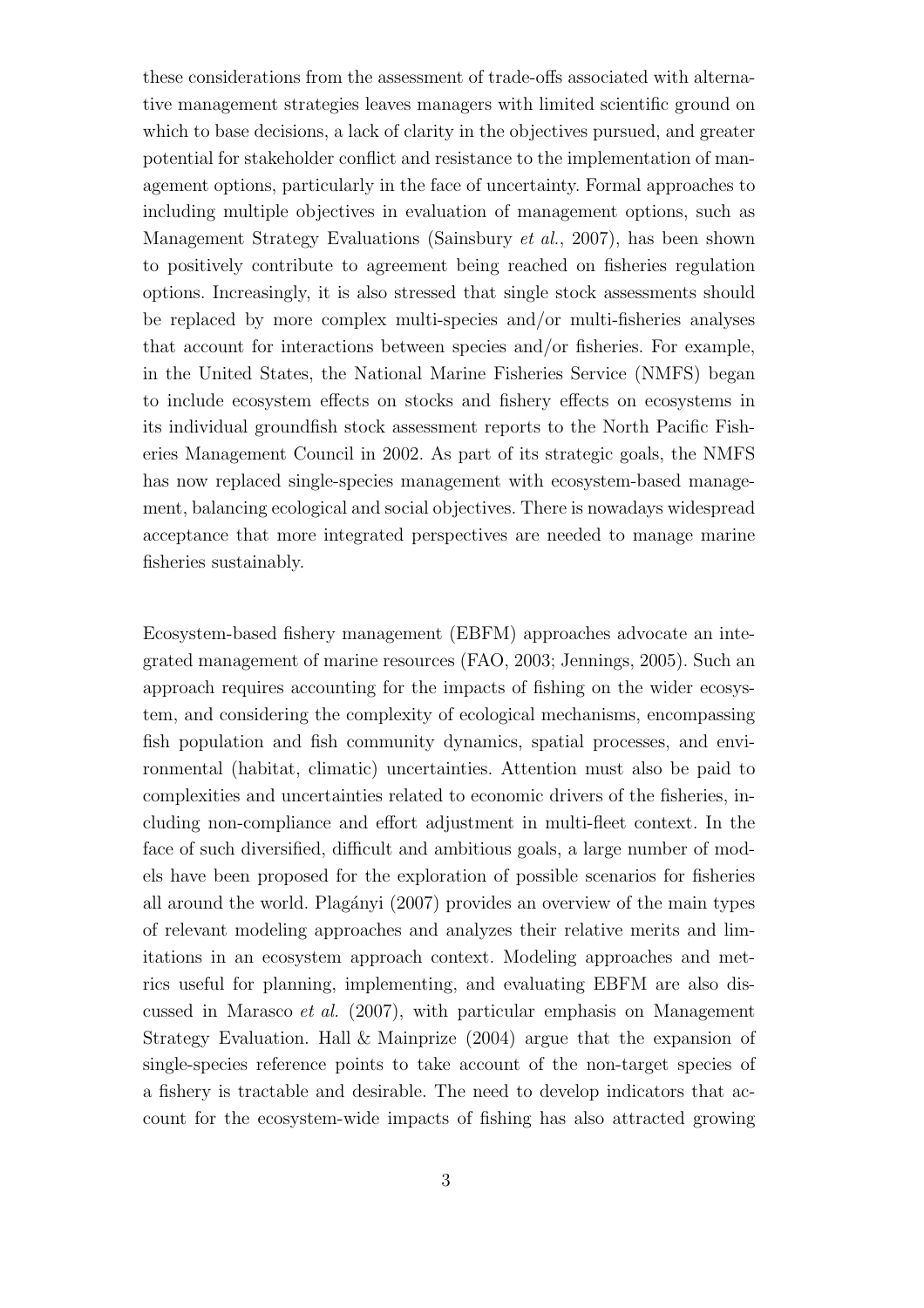attention, as pointed out in [Cury & Christensen \(2005](#page-20-4)) -see also [Rice \(2000\)](#page-21-2). [Sanchirico](#page-21-3) et al. [\(2008\)](#page-21-3) argue that risk management is a major ingredient for EBFM and proposes to use the portfolio theory to operationalize the concept, while [Link \(2005\)](#page-20-5) emphasizes the need for multi-criteria consideration to achieve ecological, economic and social objectives.

This article deals with the sustainable management of multi-species, multifleet fisheries, following the EBFM approach. For this, it adopts a general modeling approach relying on the stochastic viability framework [\(DeLara & Doyen,](#page-20-6) [2008](#page-20-6)) and proposes to illustrate its applicability to the integrated management of a mixed fishery, based on the case study of the Bay of Biscay fisheries (France), in which several fishing fleets exploit a set of species including nephrops (Nephrops norvegicus) and hake (Merluccius merluccius). The nephrops trawler fleet is one of the largest French fleet segments of the Bay of Biscay<sup>[1](#page-3-0)</sup>. In 2003, the 234 nephrops trawlers  $(1/4)$  of the total trawler fleet of the Bay) generated a sales value of 82,4 million Euros, of which approximately 40% was from nephrops [\(Macher](#page-20-7) et al., [2008](#page-20-7)). The technique of nephrops trawling, however, lacks selectivity, both in terms of species, and in terms of catch size. This results in important quantities of by-catch of various ageclasses affecting several species present in the fishing ground, including juvenile nephrops, and Northern hake. Part of this by-catch is discarded, particularly those fish smaller than the legal landing size limit.

Northern hake is conjointly caught by several mixed demersal fisheries, and is an economically important species for several major European fishing fleets<sup>[2](#page-3-1)</sup>. Spain accounts for the main part of the landings with nearly two thirds of landings in recent years, while French fleets contribute to a quarter of the total landings, and other countries (UK, Denmark, Ireland, Norway, Belgium, Netherlands, Germany, and Sweden) contributing small amounts [\(STECF](#page-21-4), [2008](#page-21-4)). Total landings decreased steadily from 66,500t in 1989 to a low 35,000 tons in 1998, and fluctuated at around 40,000 tons since then. During the same period, the estimated biomass of reproducers (spawning stock biomass SSB) decreased to levels close to the minimum biomass level recommended by the ICES,  $B_{\text{lim}} = 100,000$  tons. In 2003, the ICES considered that this stock presented a risk of collapse. Various management regulations were then introduced to attempt to restore the sustainability of the hake fishery. In particular a series of technical measures was proposed (EC Council Regu-

<sup>1</sup> Divisions VIIIa and VIIIb of the ICES statistical areas

<span id="page-3-1"></span><span id="page-3-0"></span><sup>2</sup> The Northern hake stock spreads across divisions IIIa, IV, V, VI, VII and VIII of the ICES.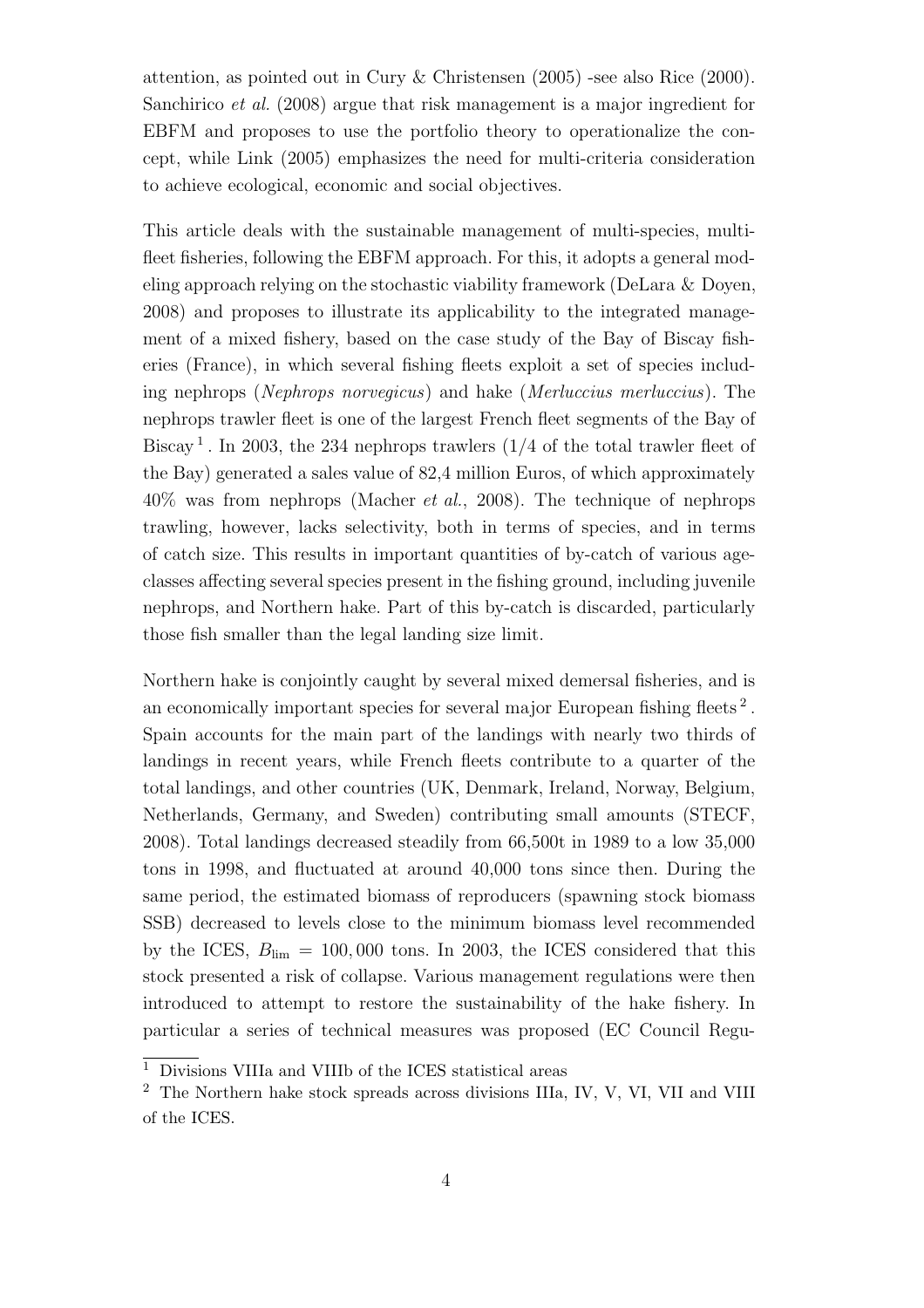lations N  $1162/2001$ ,  $2602/2001$  and  $494/2002$ ) to improve the selectivity of the fishing gear and protect juveniles. Subsequently a hake recovery plan was introduced (Council regulation EC Reg. No 811/2004), recommending a reduction in fishing mortality to the precautionary level  $F_{pa} = 0, 25$  to allow for a recovery of the SBB above  $B_{\text{pa}} = 140,000$  tons.

This article builds directly on these concerns. It deals with the sustainability of both hake and nephrops fisheries in the Bay of Biscay. It considers a typical problem encountered in attempting to adopt an ecosystem-wide perspective which involves managing simultaneously the harvest of several species, rather than adopting a single stock approach. In addition, the analysis accounts for age-structured population dynamics with uncertainty on recruitment, together with interactions between fisheries through by-catch. The aim is to determine how the economic viability of both nephrops and hake fisheries can be maintained while, at the same time, allowing for the biological conservation of both stocks and in particular the recovery of the hake population. To achieve this, we adopt a viability framework of analysis.

The viability (or viable control) approach aims at identifying desirable combinations of states and associated controls that ensure the 'good health', safety or effectiveness of the system (Béné et al., [2001](#page-19-0)). By identifying the conditions that allow desirable objectives to be fulfilled over time, considering both present and future states of a renewable resources system, the viability approach conveys information relevant for policy and decision makers. Viability does not aim at identifying optimal or steady state paths for the co-dynamics of resources and exploitation, but instead, is closely related to the maximin, or Rawlsian, approach [\(Heal](#page-20-8), [1998\)](#page-20-8) with respect to intergenerational equity [\(Martinet & Doyen, 2007\)](#page-21-5). Viability may in particular allow for the satisfaction of both economic and environmental constraints and is, in this respect, a multi-criteria approach [\(Baumgartner & Quaas, 2009\)](#page-19-1). [Tichit](#page-21-6) et al. [\(2007\)](#page-21-6) shows how the so-called Population Viability Analysis (PVA) developed in conservation biology (e.g. [Morris & Doak \(2003\)](#page-21-7)) addresses issues comparable to those of the viability approach. Viability analysis has been applied to renewable resources management and especially to fisheries (see, e.g., Béné & Doyen (2000); Béné et al. [\(2001](#page-19-0)); Doyen & Béné  $(2003)$ ; [Eisenack](#page-20-10) *et al.*  $(2006)$ ; [Martinet](#page-21-8) *et al.*  $(2007)$  $(2007)$ ), but also to broader (eco)-system dynamics [\(Mullon](#page-21-9) *et al.* [\(2004](#page-21-9)); [Chapel](#page-19-3) *et al.* [\(2008](#page-19-3)); [Doyen](#page-20-11) *et al.*  $(2007)$ ). [Cury](#page-19-4) *et al.*  $(2005)$  illustrate how the viability approach can potentially be useful to integrate ecosystem considerations into fisheries management. Relationships between viability, sustainable management objectives and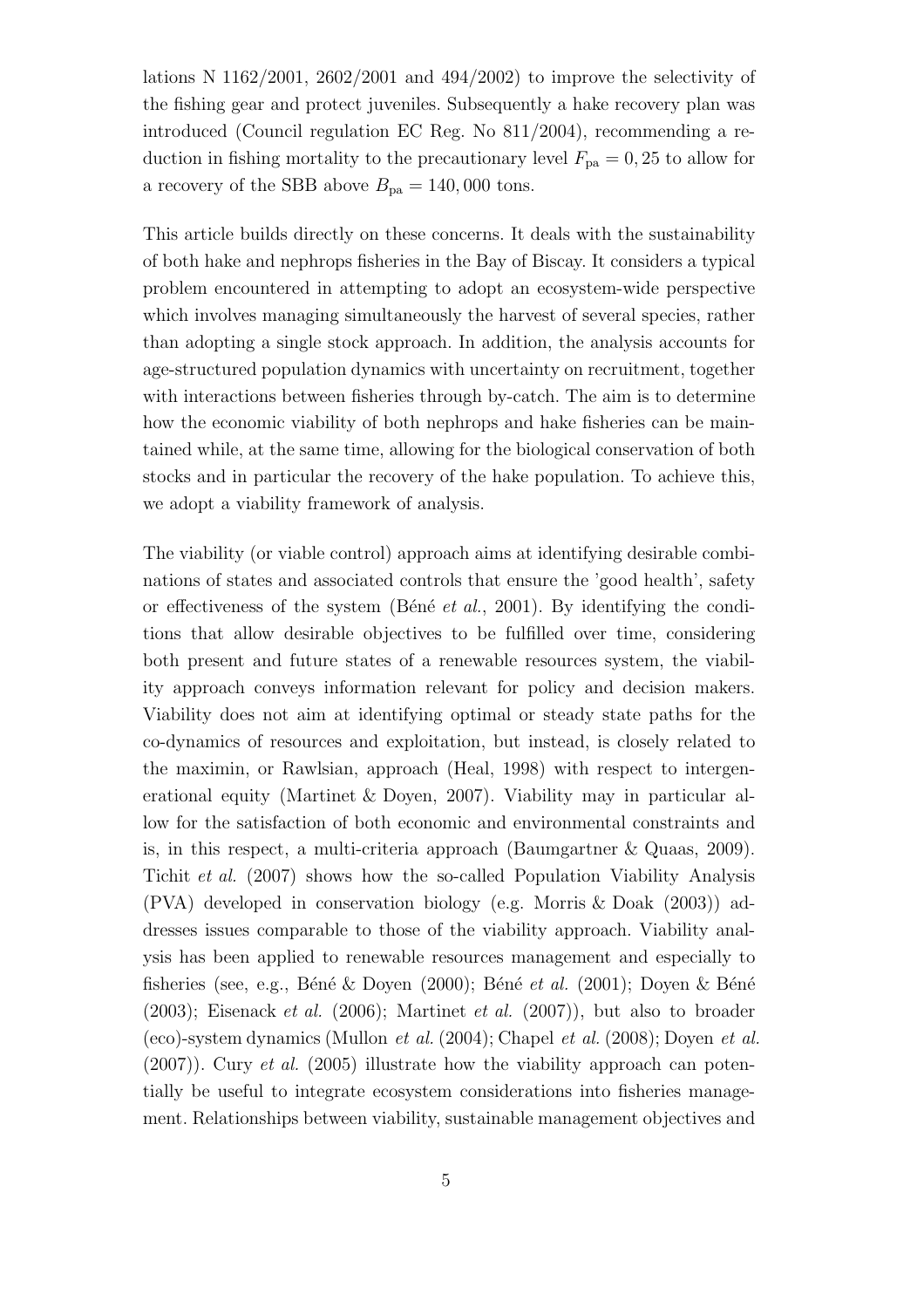reference points as adopted in the ices precautionary approach are discussed in [DeLara](#page-20-12) et al. [\(2007](#page-20-12)).

In the present paper the viability framework is used to analyse a multi-species and multi-fleet model inspired by Bay of Biscay fisheries. The focus is on hake and nephrops species impacted mainly by nephrops trawlers and gill netters targeting hake. First a Population Viability Analysis (PVA) identifies the appropriate viable combinations of fishing intensity that ensure the biological conservation of the two stocks considered simultaneously. An economic viability approach (EVA) is then developed to identify the combinations of harvesting mortality that ensure the economic viability of the two fisheries. Finally, a co-viability approach (CVA) aimed at reconciling both PVA and EVA objectives is proposed.

The paper is organized as follows. Section 2 describes the bio-economic model of the system, together with the ecological and economic constraints. Section 3 presents the results related to the PVA, EVA and CVA approaches. The following section discusses those results and explores the potential usefulness of co-viability in relation to ecosystem-based fisheries management. A series of conclusion follows.

## 2 The bio-economic model

We consider the two species, nephrops and hake, exploited by several fleets using different 'metiers' (trawlers targeting nephrops or targeting demersal fish, gill-netters targeting hake, longliners, etc.) based on information provided in [ICES \(2009\)](#page-20-13). To capture this complexity but keep it manageable, we group these fleets into three generic sets of fleets operating in the Bay of Biscay: one constituted of the nephrops trawlers, one constituted of gill netters targeting hake grouped together under a general hake fleet category and a third "fleet" termed "others" constituted by all other vessels impacting hake or nephrops. The economic analysis will focus on the two first fleets.

### 2.1 A multi-species, multi-fleet and age-structured dynamics

We develop an age-structured population model derived from the standard fish stock assessment approach [\(Quinn & Deriso, 1999](#page-21-10)). Time  $t \in \mathbb{N}$  is measured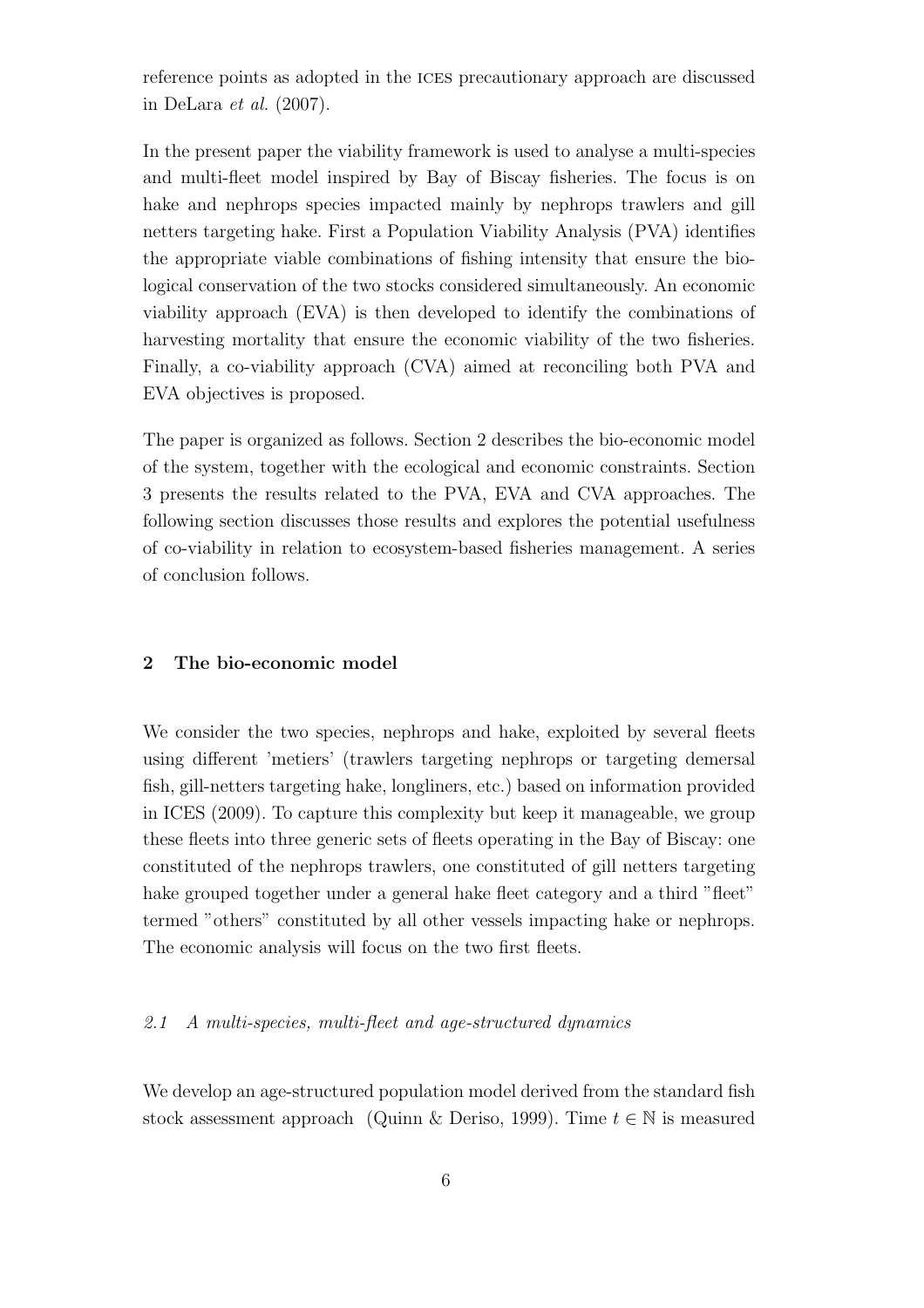in years. Let  $A = 9 \in \mathbb{N}^*$  denote a maximum age limit, and  $a \in \{1, ..., A\}$ an age class index, all expressed in years. The state variables  $N_{s,a} \in \mathbb{R}^{2A}_{+}$ are the abundances of species  $s = 1, 2$  at age<sup>[3](#page-6-0)</sup> a, where index  $s = 1$  refers to hake and  $s = 2$  refers to nephrops. Similarly the index  $f = 1$  is used to denote the fleet targeting hake while index  $f = 2$  denotes the fleets targeting nephrops. The third fleet  $f = 3$  encompasses all other vessels involved. For age  $a = 1, \ldots, A-1$  and each species  $s = 1, 2$ , the dynamics of the two species are assumed to follow the discrete equation system:

$$
N_{s,a+1}(t+1) = N_{s,a}(t) \exp\left(-M_{s,a} - \sum_{f=1}^{3} u_f(t) F_{s,a,f}\right),\tag{1}
$$

where

- $M_{s,a}$  is the natural mortality rate of individuals of species s at age a;
- $F_{s,a,f}$  is the current (here 2008) fishing mortality rate of species s at age a due to fleet  $f$ , and
- the controls  $u_f(t)$  are multipliers of the current fishing mortality  $F_{s,a,f}$  for fleets  $f$ . As we assume that there is no control on the third fleet "others", we fix its fishing mortality by writing

$$
u_3(t)=1.
$$

More globally, the vector  $u = (1, 1, 1)$  represents the fishing baseline for year  $t_0 = 2008.$ 

The parameter values used in the analysis are detailed in Annex (table 1 for hake and table 2 for nephrops respectively). They are derived from ICES databases<sup>[4](#page-6-1)</sup>, working group WGHMM [\(ICES](#page-20-13), [2009](#page-20-13)) and the Ifremer databases<sup>[5](#page-6-2)</sup>. Note that the mortality of hake  $(s = 1)$  due to the nephrops fleet's  $(f = 2)$ by-catch is included in the dynamics through the positive parameters  $F_{1,a,2}$ .

Recruitment involves complex biological and environmental processes that vary over time. The recruits  $N_{s,1}(t + 1)$  for each species are therefore supposed to be uncertain functions of the spawning stock biomass

$$
N_{s,1}(t+1) = \varphi_s\bigg(S\!S\!B_s(N_s(t)), \omega(t)\bigg)\,,
$$

where

<sup>&</sup>lt;sup>3</sup> The last class  $N_{s,A}(t)$  is the number of individuals of age greater than  $A-1$ .

<span id="page-6-0"></span><sup>4</sup> <http://www.ices.dk/datacentre/StdGraphDB.asp>

<span id="page-6-2"></span><span id="page-6-1"></span> $5$  <http://wwz.ifremer.fr/peche/Le-role-de-l-Ifremer/Observation/>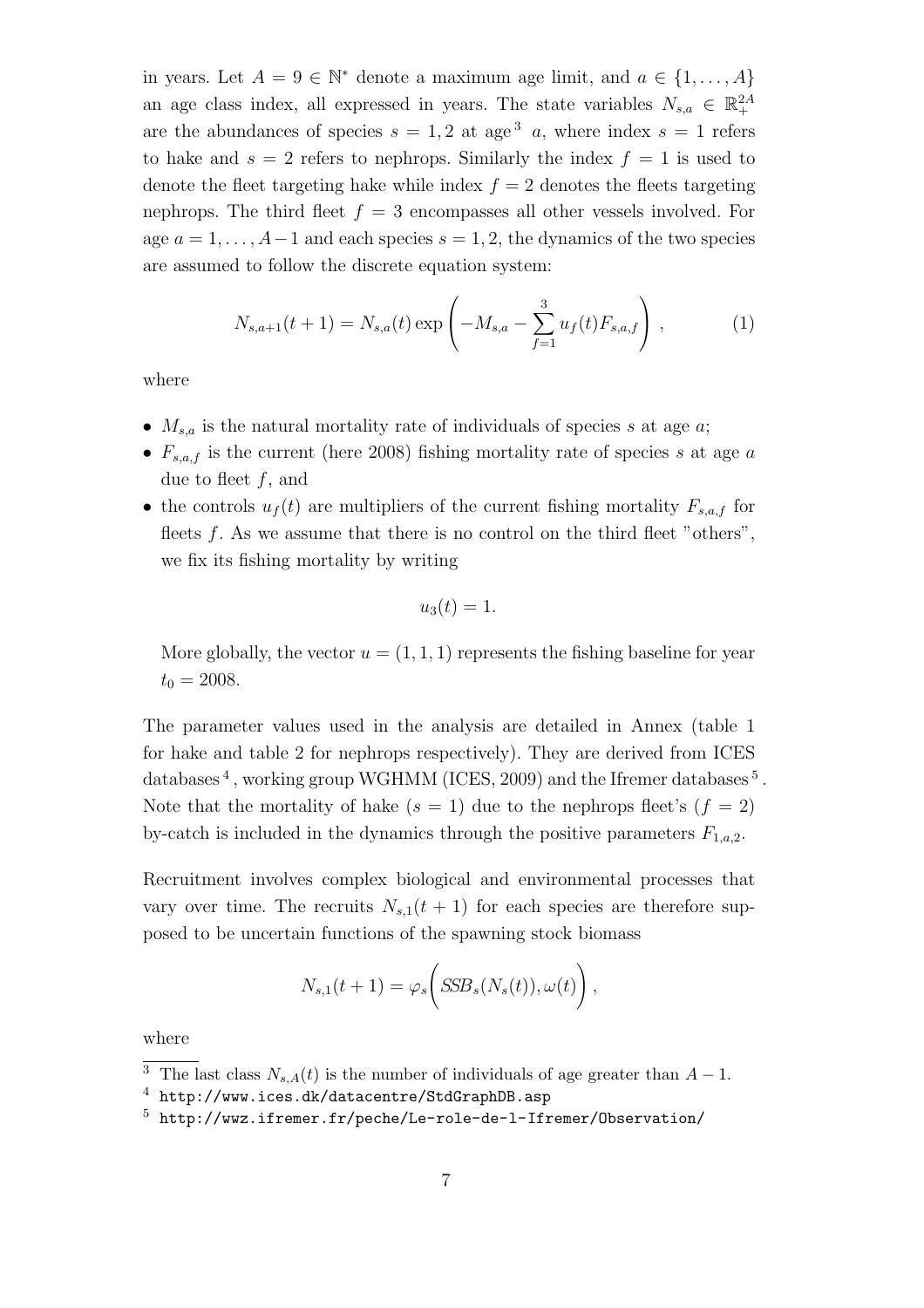•  $SSB_s(N_s)$  is the spawning stock biomass of species s

$$
SSB_s(N_s) = \sum_{a=1}^A \gamma_{s,a} \nu_{s,a} N_{s,a},
$$

with  $(\gamma_{s,a})_{a=1,\dots,A}$  being the proportions of mature individuals at age a and  $(v_{s,a})_{a=1,\dots,A}$  being the weights of individuals at age a,

- the function  $\varphi_s$  represents the specific stock-recruitment relationship of each species s,
- $\omega(t)$  stands for the uncertainties (environmental or demographic) affecting the stock recruitment relationships through different possible scenarios Ω.

In our case, following [STECF \(2008](#page-21-4)), the recruitment relationship for the hake stock is set through an Ockham-Razor function as in [O'Brien](#page-21-11) et al. [\(2002\)](#page-21-11), that is,

$$
\varphi_1(SSB, \omega) = \begin{cases} \omega_1 \sim \mathcal{N}(\overline{B}_1, \sigma_1) & \text{if } SSB \ge B_1^{\text{lim}} \\ SSB_{B_1^{\text{lim}}}^{\overline{B}_1} & \text{if } SSB < B_1^{\text{lim}} \end{cases}
$$

where  $B_1^{\text{lim}} = 54,521$  tons,  $\mathcal{N}(\overline{B}_1,\sigma_1)$  stands for a Gaussian distribution  $^6$  $^6$ and  $\overline{B}_1 = 241,776$  for the estimated mean of the hake recruitment (in tons) over the period 1992-2006 while the standard deviation  $\sigma_1 = 58,459$  measures the dispersion of the recruitment. Note that the risk of collapse of the stock is captured by the linear declining value for  $SSB<sub>1</sub>$  below the critical level  $B_1^{\text{lim}} = 54,521 \text{ tons}.$ 

The nephrops recruitment is also assumed to be subject to uncertainty but with no density dependence as explained in [\(ICES](#page-20-14), [2006\)](#page-20-14). The intuition underlying such assumption is that the quality of the environment (the sea bottom) affects more the recruitment process for nephrops than the spawning stock biomass. Consequently, using the 1992-2006 data, the following recruitment Gaussian relationship is used for the nephrops stock:

$$
\varphi_2(\mathit{SSB}, \omega) = \omega_2 \sim \mathcal{N}(\overline{B}_2, \sigma_2)
$$

where  $\overline{B}_2 = 699,387$  tons is the mean of the 1987-2008 nephrops SSB and the standard deviation  $\sigma_2 = 166, 158$  represents the dispersion of the recruitment. Random variables  $w_1$  and  $w_2$  are assumed to be independent.

<span id="page-7-0"></span><sup>6</sup> We have also tested a uniform distribution but it does not significantly modify the whole results.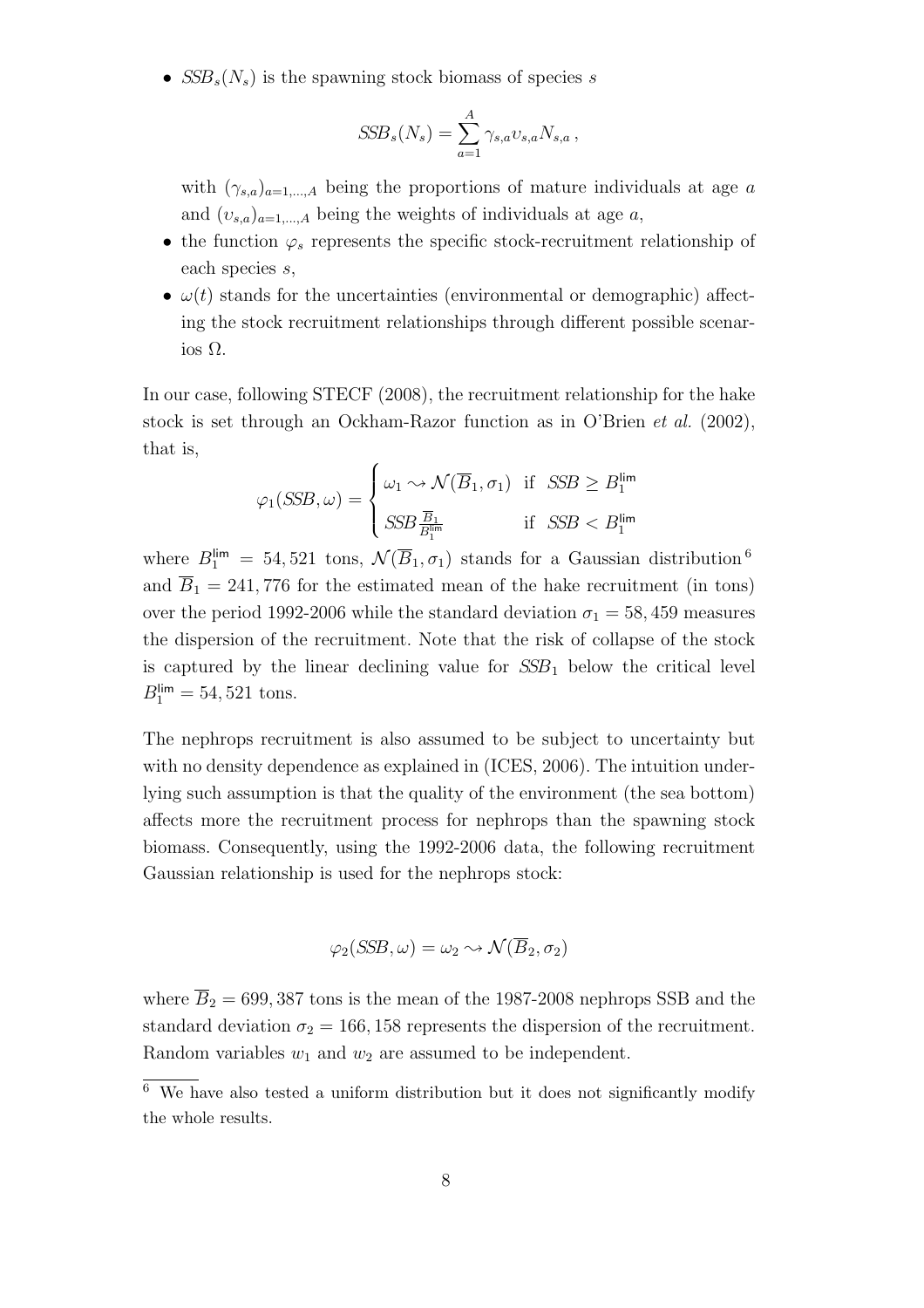For each period  $t$ , the exploitation of the two species is described by the catches  $C_{s,a,f}(t)$ . These catches are function of the fishing mortality intensity  $u_f(t)$  and abundances  $N_{s,a}(t)$  through the Baranov catch equations :

$$
C_{s,a,f}(t) = N_{s,a}(t)u_f(t)F_{s,a,f} \frac{1 - \exp\left(-M_{s,a} - \sum_{f=1}^3 u_f(t)F_{s,a,f}\right)}{M_{s,a} + \sum_{f=1}^3 u_f(t)F_{s,a,f}}
$$
(2)

The gross income of each fleet's catch is then estimated by incorporating the market prices of the species, recorded for different commercial categories (corresponding to different age groups), along with the estimates of the discard rates (see tables 1 and 2 for details), so that:

$$
\mathrm{Inc}_f(t) = \sum_s p_{s,a} \sum_{a=1}^{A+1} v_{s,a} C_{s,a,f}(t) (1 - d_{s,a,f})
$$
 (3)

where

- $p_{s,a}$  is the market price of individuals of species s at age a,
- $v_{s,a}$  is the mean weight of individuals of species s at age a, and
- $d_{s,a,f}$  is the discard rate of individuals of age a by the fleet f.

Fish price data used in the model are based on first sale prices for the two species and for different market categories (defined in terms of the size/age of fish) recorded in French harbors, and obtained from the fisheries information system operated by Ifremer (see footnote 5). Discard ratios were calibrated based on the data available in the ICES working group in charge of the assessment of the two stocks.

 $\frac{1}{2}$  , and the contribution of  $\frac{1}{2}$  , and  $\frac{1}{2}$  , and  $\frac{1}{2}$  , and  $\frac{1}{2}$  , and  $\frac{1}{2}$  , and  $\frac{1}{2}$  , and  $\frac{1}{2}$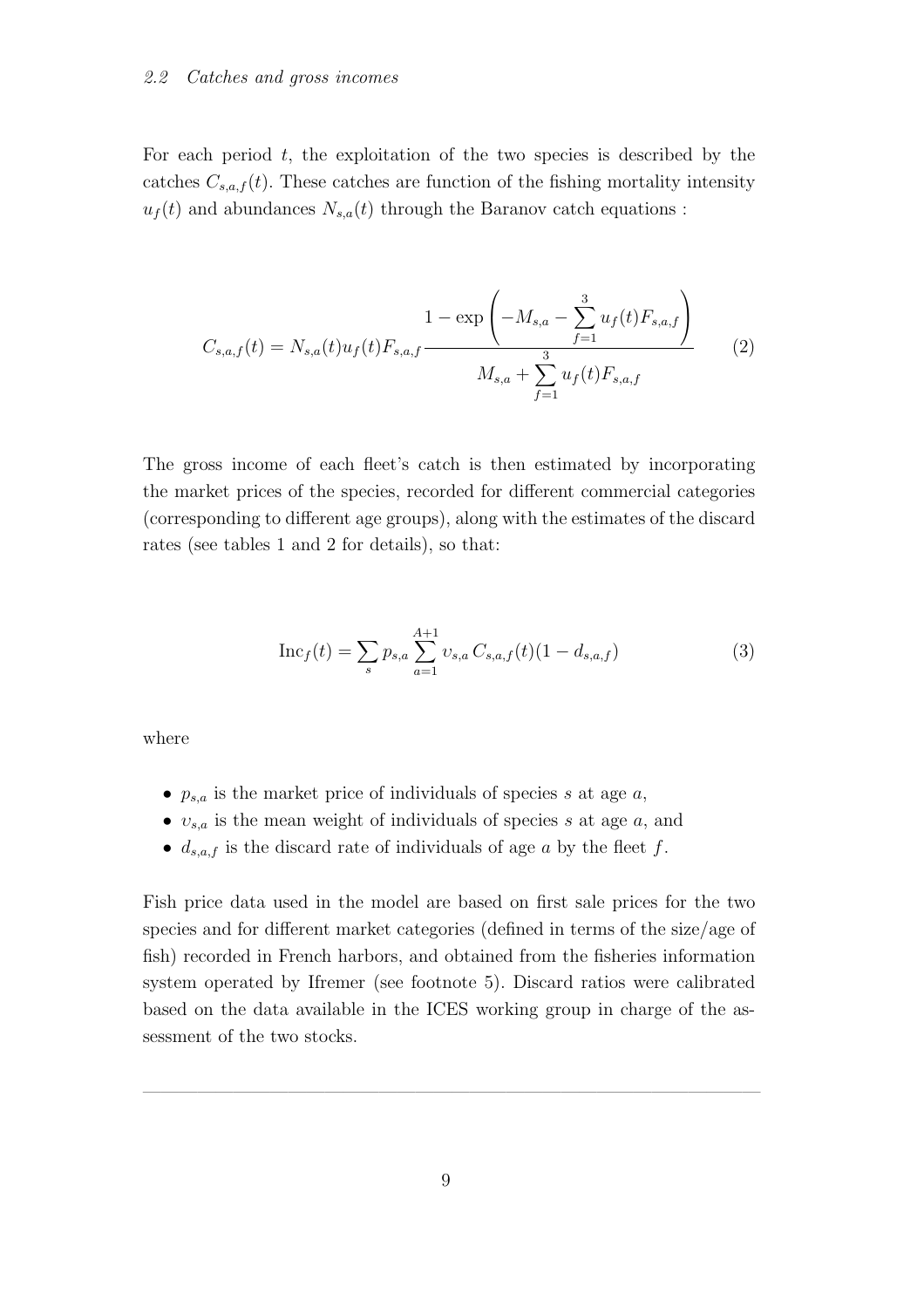The economic value of each fleet relies on its profitability accounting for both gross income and fishing costs including fixed and variable costs. The focus is here on fleets 1 and 2. The profit  $\pi_f$  of the fleets  $f = 1, 2$  is estimated as follows:

$$
\pi_f(t) = \alpha_f \text{Inc}_f(t) - (c_f^{var}.e_f(t_0) + c_f^{fix}) k_f(t_0).u_f(t).
$$
 (4)

where

- $c_f^{var}$  is the total variable cost by fishing effort unit (day at sea) and by vessel of fleet f including fuel cost, oil, supplies, ice, bait and device cost,
- $e_f(t_0)$  is the mean value of fishing effort (number of day at sea) by vessel of the fleet  $f$  for the year of reference  $(2008)$ ,
- $\bullet$   $c_f^{fix}$  $f_f^{tx}$  correspond to the fixed costs by vessel of the fleet f including licenses, maintenance and repair costs, insurance premium, amortizing and interests. Their values are also set through the reference year 2008,
- $k_f(t_0)$  is the number of vessel by fleet f for the reference year 2008,
- $\alpha_f$  corresponds to the rate of income of the fleet f derived from the catches of other species not taken into account in the current model. The values are based on the data of gross incomes 2008 (Ifremer, SIH, DPMA) and assumed to be constant over the simulation period.

The whole set of these economic parameters is displayed in the table 3 in appendix.

The connection between fleets' fishing mortality, effort and number of vessels is captured by the following relation:

$$
F_{s,a,f} = q_{s,a,f}.e_f(t_0).k_f(t_0),
$$
\n(5)

where catchability  $q_{s,a,f}$  is the fishing mortality of species s at age a by unit of fishing effort and by vessel of fleet  $f$ . The catchabilities are supposed constant over the simulation period.

# 3 A viability diagnosis

We now examine the sustainability of the two fisheries through three approaches. The first one, termed PVA (Population Viability Analysis), is basically an ichthyocentric approach which puts emphasis on stock conserva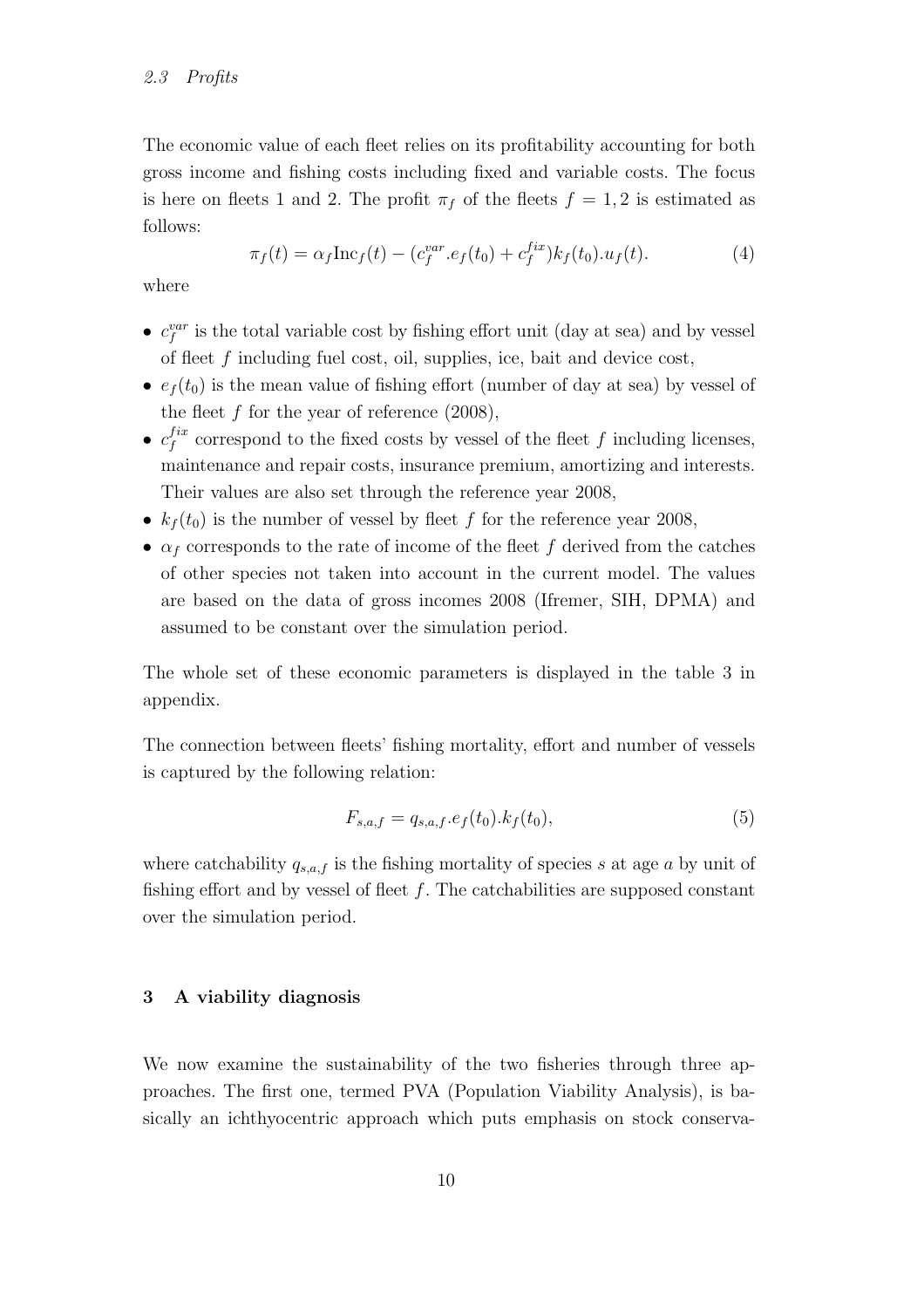tion through the adoption of a precautionary approach. The second approach, called EVA (Economic Viability Analysis), gives priority to economic sustainability through the adoption of guaranteed profit constraints. The third approach, CVA (Co-Viability Analysis), considers both population and economic viability objectives conjointly.

PVA: Under the PVA approach, the objective is to maintain the sustainability of the marine resources through the adoption of constraints on minimum spawning biomass, as it is the case in the ICES precautionary approach, namely:

$$
SSBs(Ns(t)) \ge Bspa, \qquad s = 1,2 \qquad t = t_0, \ldots, T,
$$
 (6)

where  $t_0 = 2008$  stands for the baseline year and  $T = 2028$  is the final time horizon (20 years). In our case, the minimum spawning biomass requirement concerns the stock of hake only, and we write

$$
SSB_1(N_1(t)) \ge B_1^{\mathsf{pa}} = 75,784, \qquad t = t_0, \ldots, T.
$$

where 75, 784 t corresponds to the (new) precautionary level introduced by the EU in 2006. As there is no ICES precautionary or limit spawning biomass level for nephrops, we set its viability threshold to zero with  $B_2^{\mathsf{pa}} = 0$ .

EVA: Under the EVA approach, the objectives are related to the economic viability of the fleets. Here we choose to represent this economic viability through the profit  $\pi_f(t)$ . The objective is to maintain this profit positive for both fleets 1 and 2, namely

$$
\pi_f(t) > 0,
$$
  $f = 1, 2,$   $t = t_0, ..., T.$  (7)

where again  $t_0 = 2008$  and  $T = 2028$ .

CVA: The co-viability approach requests that both stock conservation and economic viability of the fleets are guaranteed conjointly. This requires complying both with the SSB constraints (6) and the economic constraints (7).

For all three approaches, we choose to deal with uncertainty in a probabilistic sense. We therefore perform a stochastic viability analysis. For this, we consider a probability **P** on scenarios  $\omega(.) \in \Omega$ , a confidence rate  $\beta \in ]0,1]$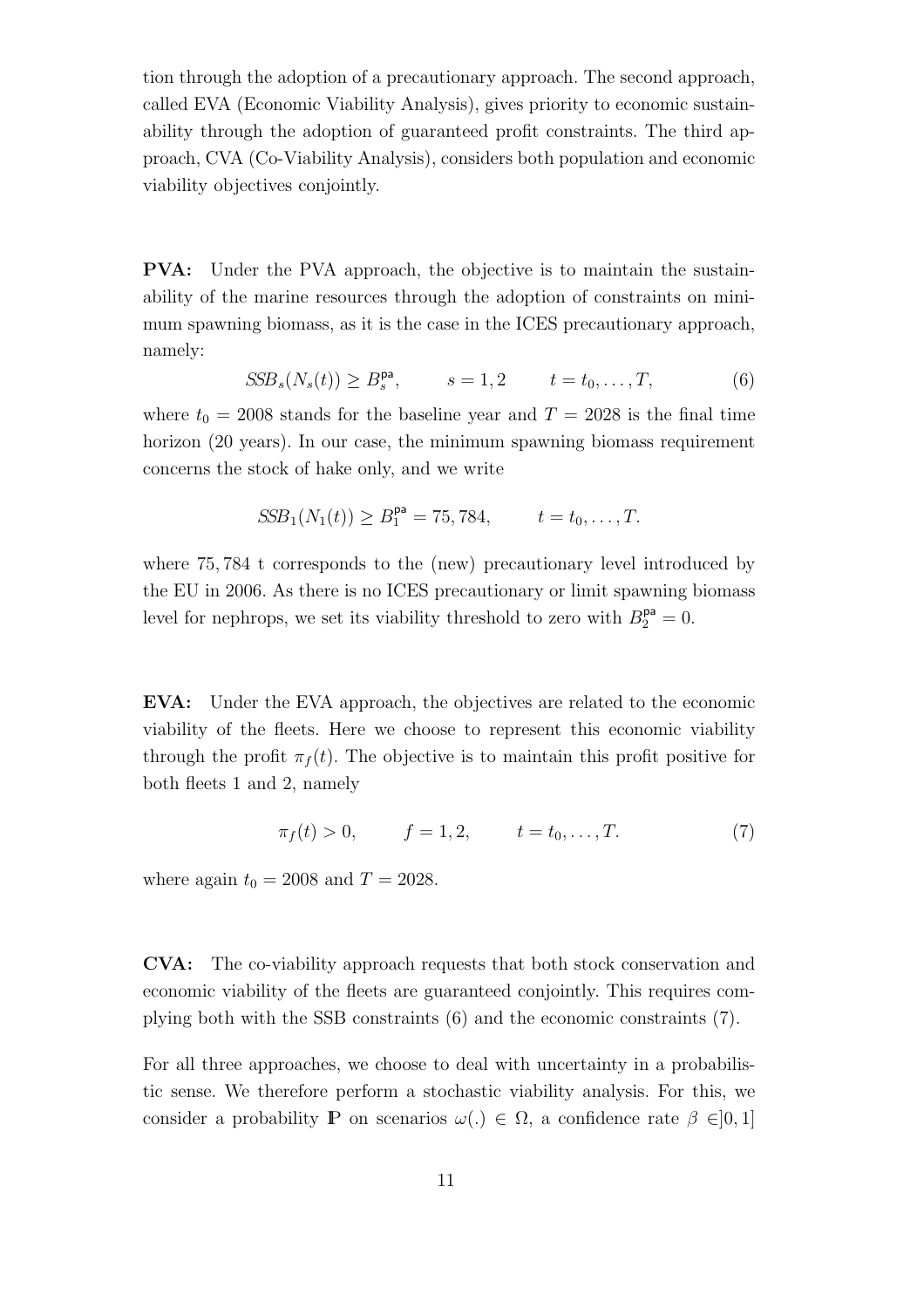together with a time horizon  $T > 0$ , and we aim at identifying the controls (fishing multipliers  $u_1$  and  $u_2$ ) that satisfy the following condition<sup>[7](#page-11-0)</sup>:

$$
\mathbb{P}_{\omega(.)}\bigg(N(t) \text{ satisfies the constraints, } t = t_0, \dots, T\bigg) \ge \beta \tag{8}
$$

In the case of the PVA, using the stochastic viability approach means that we consider the constraint (6) and compute the viability probability  $PVA(u_1, u_2)$ associated to the SSB constraint (6):

$$
PVA(u_1, u_2) = \mathbb{P}_{\omega(.)}\bigg(N(t) \text{ satisfies } (6), t = t_0, \ldots, T\bigg)
$$

Similarly, in the EVA context,  $EVA(u_1, u_2)$  denotes the economic viability probability associated to the economic constraints (7), namely:

$$
EVA(u_1, u_2) = \mathbb{P}_{\omega(.)}\bigg(N(t) \text{ satisfies (7)}, t = t_0, \dots, T\bigg)
$$

Finally for the CVA perspective,  $CVA(u_1, u_2)$  denotes the co-viability probability associated to both ecological requirements (6) and economic constraints  $(7):$ 

$$
CVA(u_1, u_2) = \mathbb{P}_{\omega(.)}\bigg(N(t) \text{ satisfies (6) and (7), } t = t_0, \dots, T\bigg)
$$

In terms of decision, given a level of risk  $1 - \beta$ , we aim at identifying viable fishing intensity vectors, namely  $u(t) = (u_1, u_2)$  expressed as multipliers of the baseline  $u = (1, 1)$ , that satisfy viability condition  $(8)$ . In this context, of particular interest are the controls that maximize the viability probabilities, that is,  $\max_u \text{PVA}(u)$ ,  $\max_u \text{EVA}(u)$ , and  $\max_u \text{CVA}(u)$ .

$$
Viab_{\beta}(t_0) = \left\{ N(t_0) \mid \mathbf{P}_{\omega(.)}\bigg( (N(t), u(t)) \text{ satisfies the constraints, } t = t_0, \ldots, T \bigg) \geq \beta \right\}.
$$

<span id="page-11-0"></span><sup>7</sup> In a more formal way, stochastic viability analysis refers to the identification of the stochastic viability kernel Viab<sub>β</sub> [DeLara & Doyen \(2008\)](#page-20-6) defined as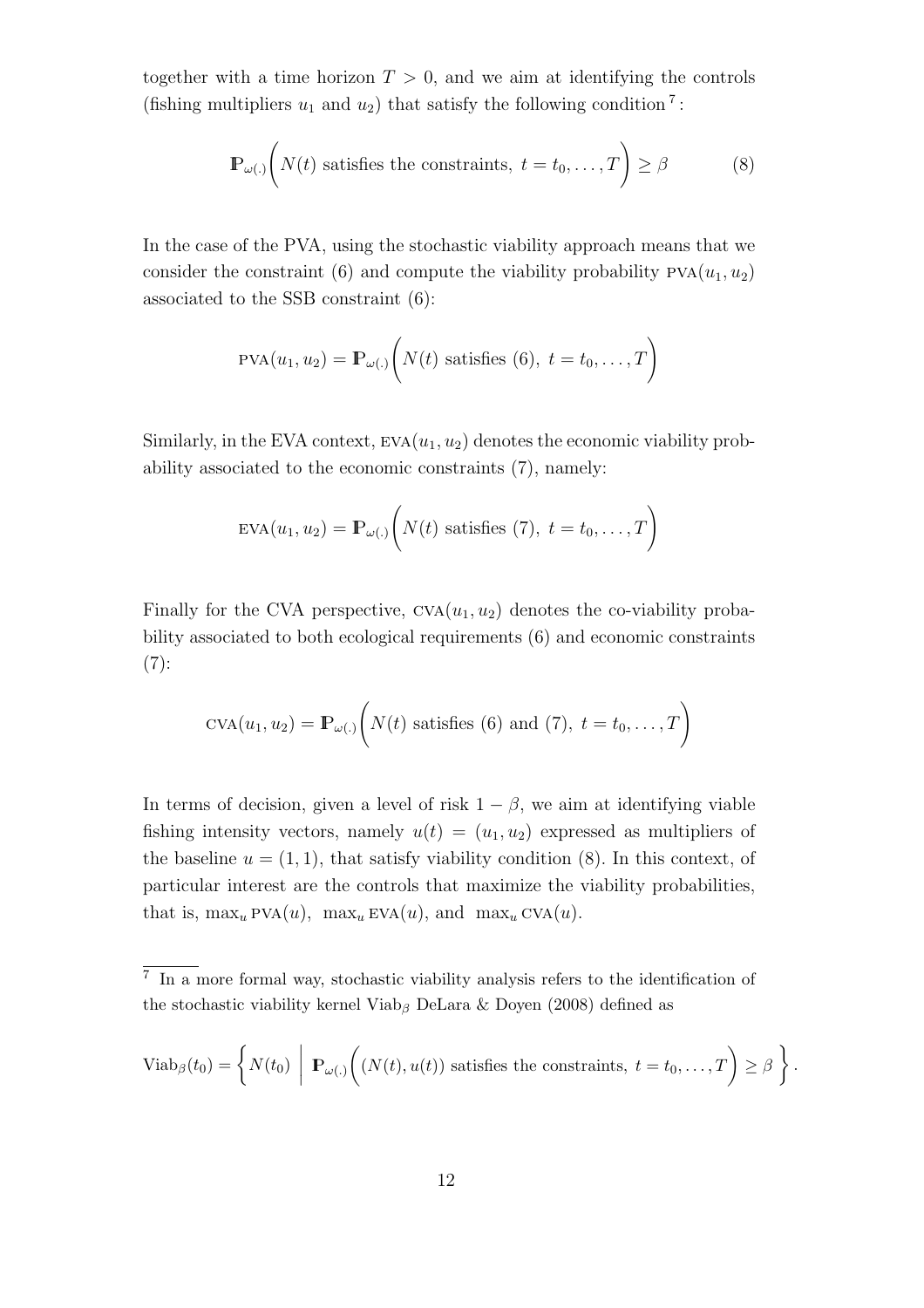#### 4 Results

We use numerical computations performed with the Scilab software<sup>[8](#page-12-0)</sup>. We focus first on estimations of viability probability  $PVA(u)$ ,  $EVA(u)$  and  $CVA(u)$ (see below). Based on those preliminary results, we describe in greater detail the outcomes of five specific scenarios. The first one corresponds to a 'status quo' scenario  $u_{\text{BLA}}$  where fishing efforts are kept at the 2008 baseline level. The next three scenarios depict situations corresponding to the maximisation of the three viability approaches described above: the ecological strategy  $u_{\text{PVA}}$ , the economic strategy  $u_{\text{EVA}}$  and the co-viability strategy  $u_{\text{CVA}}$ . Finally, we examine the viability performances of a more conventional scenario termed present value  $u_{\text{pv}}$  relying on the maximisation of discounted total rents. Projections and viability probability are computed for  $T = 20$  years starting from the initial stock abundance  $N(t_0)$  at year  $t_0 = 2008$  estimated from [ICES](#page-20-13) [\(2009\)](#page-20-13). For each fishing strategy  $u(t) = u_0$ , the viability probability is approximated by calculating the percentage of viable trajectories among 100 simulated trajectories<sup>[9](#page-12-1)</sup>. Each trajectory corresponds to different recruitment levels  $\omega(t) = (\omega_1(t), \omega_2(t))$  initiated randomly. We first examine the shape of viability probabilities. Then we compare the outcomes of the five scenarios.

## 4.1 Population Viability Analysis

Figure  $1(a)$  shows the numerical approximation of the viability probabilities for the PVA case. A viability 'frontier' appears in dark blue, delimiting a viability control space within which combinations of fishing intensity  $(u_1, u_2)$ are such that the viability probability to satisfy (6) is close to one, namely  $PVA(u_1, u_2) \approx 1$ . Outside this viability space, i.e. above the frontier, the viability probability declines progressively toward zero in the red zone where fishing intensity is too high and condition (6) is not satisfied any longer namely  $PVA(u_1, u_2) \approx 0$ . This corresponds to combinations of high catch mortality that drive the stock of hake below the precautionary level  $B_1^{\mathsf{pa}} = 75,784$  tons. The 'edge' of the viability frontier indicates intermediate situations where  $PVA(u_1, u_2)$  lies between 1 and 0. This corresponds to 'risky' fishing strate-

<span id="page-12-0"></span> $\overline{8}$  Scilab is a free software (similar to Matlab) available on line at www.scilab.org. It is dedicated to scientific computations and is especially well-suited for the analysis and control of dynamic systems.

<span id="page-12-1"></span> $9\,$  By 'viable trajectories', we mean trajectories satisfying the constraints (6) and/or (7), depending on PVA, EVA or CVA contexts.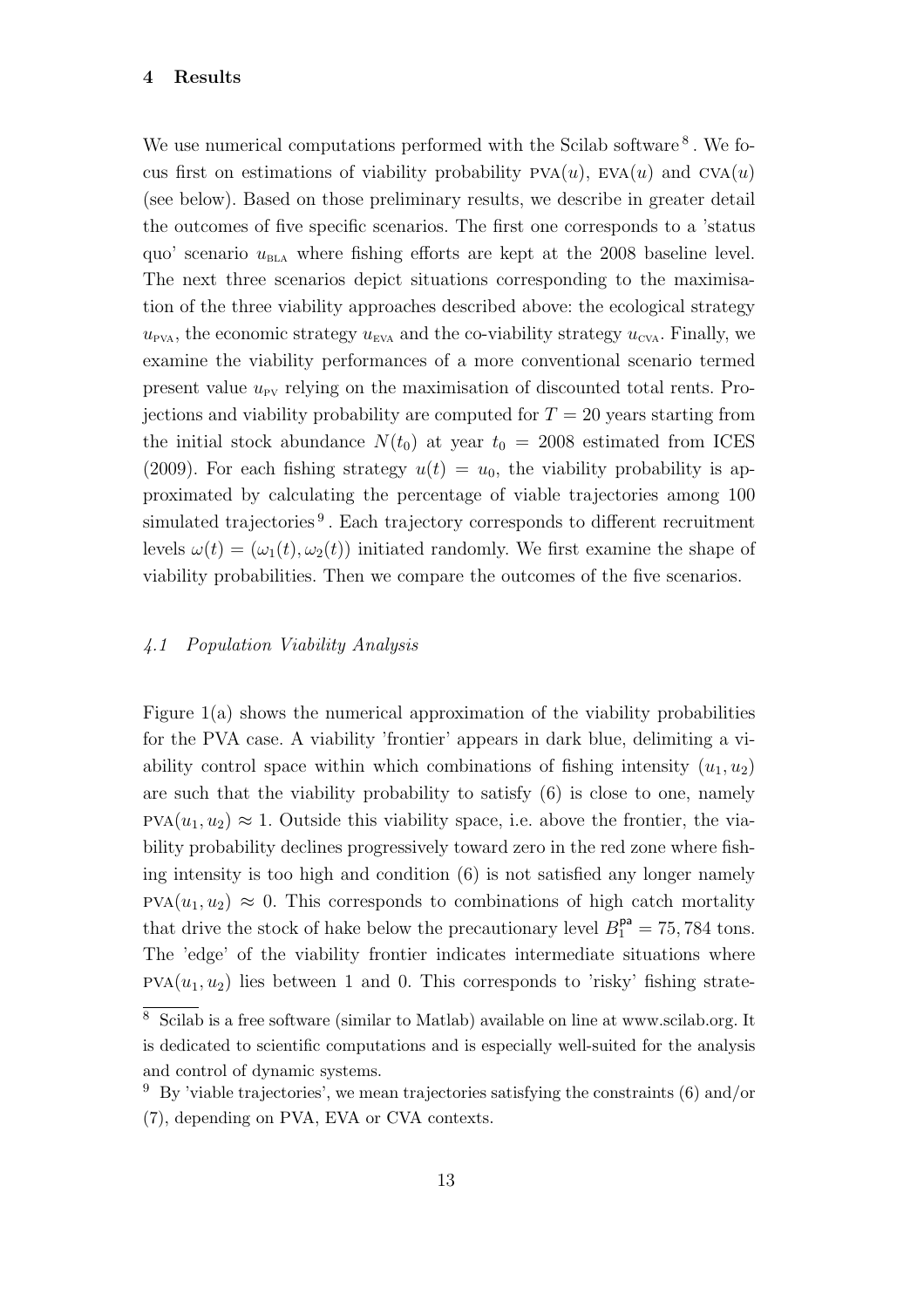gies for which the sustainability of the hake stock is at stake. In particular, the status quo strategy  $u_{\text{BLA}} = (1, 1)$  which is slightly above the frontier has not a satisfying PVA (in fact  $PVA(u_{BLA}) \approx 75\%)$  informing on its underlying ecological risk.

The position of the frontier is determined inter alia by the level of the SSB precautionary threshold. In particular, if one were to relax slightly the precautionary level (i.e. setting it lower than the current  $B_1^{\mathsf{pa}} = 75,784$  tons, say, 70,000 tons), the frontier would shift upwards ceteris paribus.

## 4.2 Economic Viability Analysis

The results of the economic viability probability EVA are shown in figure 1(b). A viability domain exists (in blue), which contains control states  $(u_1, u_2)$  for which the viability probability to guarantee profit condition  $(7)$  is close to 1, i.e.  $EVA(u_1, u_2) \approx 1$ . Outside the boundary of this viability space, the probability to maintain the economic viability of the system decreases. Intermediate situations appear around of the viability space, where the probability declines rapidly from 1 to 0. Beyond this, in color red, the probability to maintain the two fisheries' profitability is nil. The right part of the red area corresponds to unviable economic situations due to long-term (indirect) effects of fishing on the stocks: excessive fishing mortality drives the stocks down to levels which are too low to ensure profitabilities. This especially occurs for large fishing mortality of hake fleet. The dynamics at work on the two other sides of the viability space are of a different nature. The two sharp-edged boundaries running parallel to the axes reflect the short-term (direct) effects of the economic constraints (7). They illustrate in particular the fact that minimum fishing mortality are necessary to ensure that constraint (7) is satisfied. Note that the status quo strategy  $u_{\text{BLA}} = (1, 1)$  has an EVA close to 0%.

# 4.3 Co-Viability Analysis

Finally, combining the ecological and economic constraints, figure 1(c) illustrates the results of the computation of the co-viability analysis CVA. In that case, the viability space is reduced to an area close (but not exactly) to the intersection of the PVA and EVA viability spaces. The short-run and long-run effects of the constraints described for the PVA and EVA cases still hold. In particular we recognize the direct short-term economic effect of constraint (7)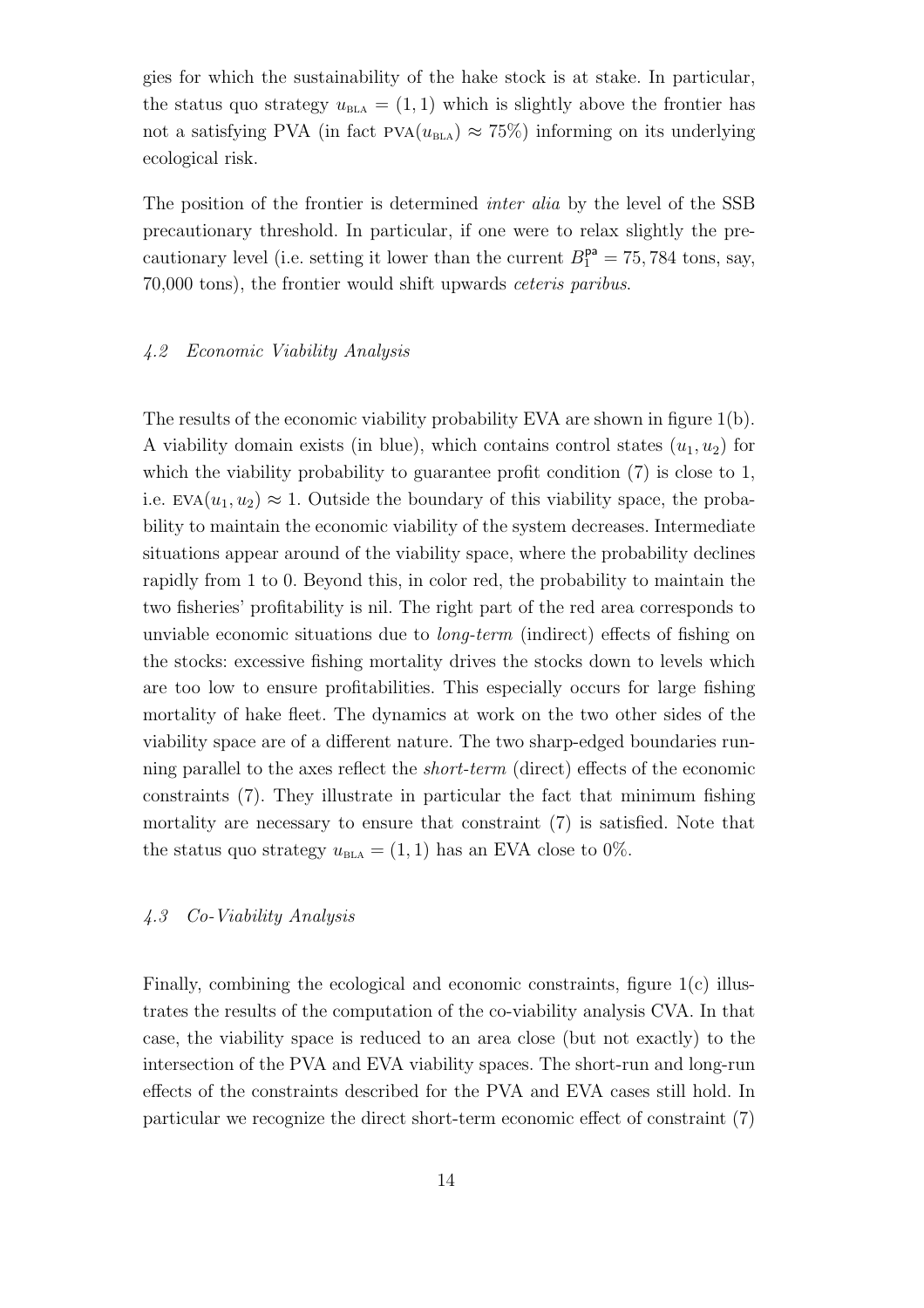on the lower and left side of the viability space and the effect of the ecological constraint (6) on the upper side. The long-term effect of (7) is not visible as the constraint (6) affects the system before it can come into play. Note however that situations may occur where the long-term effect of (7) may appear before constraint (6). The fact that the co-viability control space does not exactly coincide with the intersection of the PVA and EVA viability spaces proves that complex and non linear mechanisms occurs through the dynamics, interactions and uncertainties at play.

### 4.4 Status quo strategy: neither viable nor sustainable

We now examine in more detail the particular case of the status quo (or baseline strategy). This case corresponds to a scenario where the fishing intensity of the two fleets is maintained at the 2008 level, that is

$$
u_{\rm BLA} = (1,1).
$$

Figure 2 displays ten trajectories randomly generated under this scenario reflecting recruitment uncertainties and stochasticity. The figure first shows that, this scenario is not ecologically viable since the hake biomass trajectories frequently passes under the ICES precautionary threshold  $B_1^{\mathsf{pa}} = 75,784$  tons. Conjointly, the figure also reveals that this scenario is not viable from the economic viewpoint especially for the nephrops fleet: over the 20-year simulations, numerous profit trajectories become negative. The profitability of hake fleet is also at stake although the risk is very low compared to the nephrops trawlers. Overall, this indicates that 2008 had been a favorable year for catches and profits, but that this was not sustainable. Catch intensity could not be maintained at this level if ecological and economic viability of the system are to be ensured.

## 4.5 Optimizing scenario: a high bio-economic risk

We then tested a fishing scenario maximizing the expected sum of discounted total net incomes of both fleets:

$$
PV = \max_{u_1, u_2} \mathbb{E}\left[\sum_{t=0}^{T} \left(\frac{1}{1+r}\right)^t \sum_{f=1, 2} \pi_f(t)\right]
$$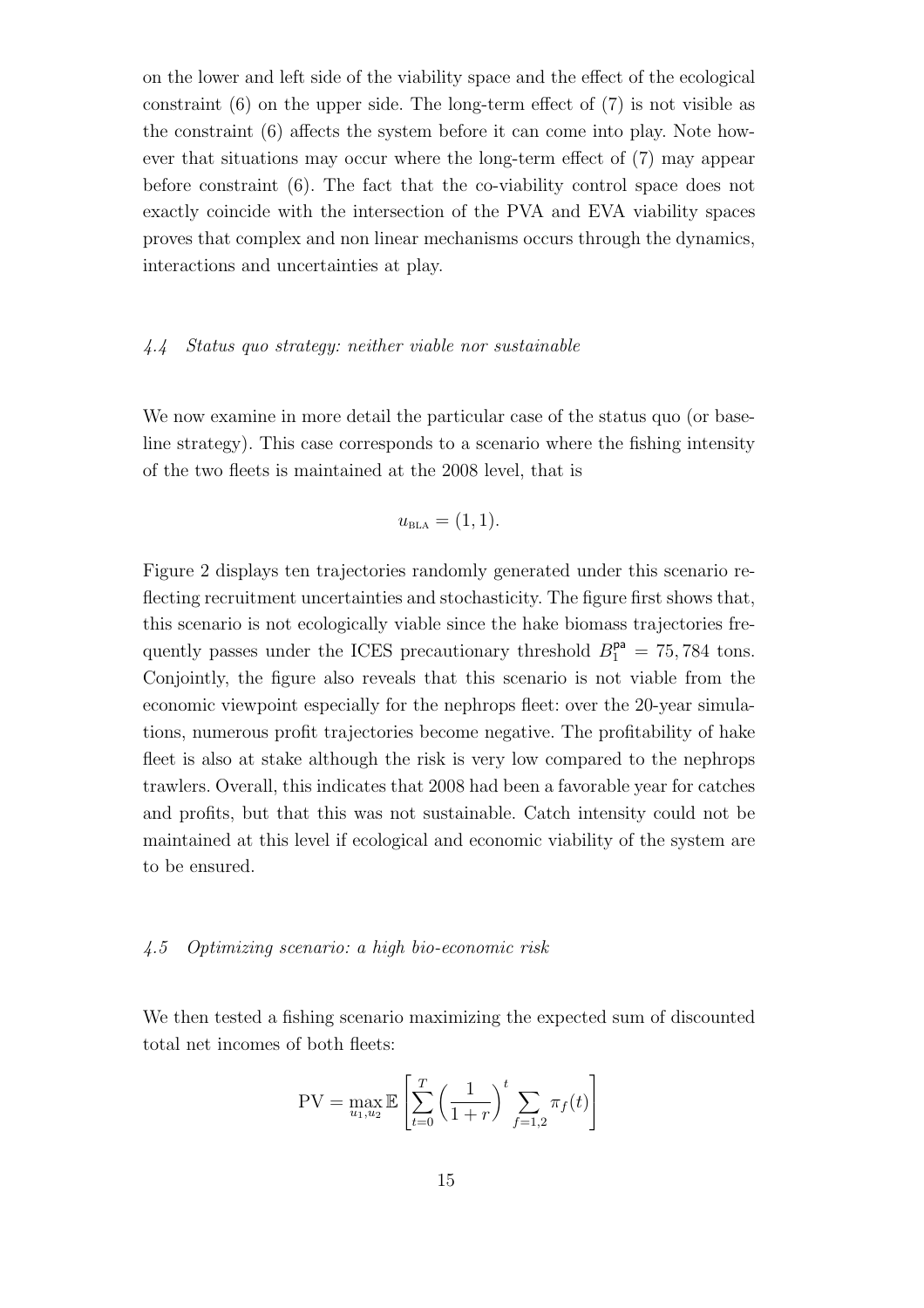where the discount rate is set to  $r = 10\%$ . The associated optimal effort multipliers take the values  $u_{\text{PV}} \approx (2.5, 0.25)$ . Figure 3 displays ten trajectories randomly generated for this scenario. The figure shows that the paths are not very safe from the ecological viewpoint, as the spawning biomass trajectories fall below the hake limit reference point at several occasions over the 20 year horizon. This is due do the significant increase in the hake fishing effort induced by the adoption of the maximization strategy. This large increase in catch effort does not, however, lead to a sustainable profitability of the hake fleet. In other words, the strategy which consists in maximizing the present value of the total income is not simply ecologically risky. It also implies that the economic viability of the hake feet is not warranted. Note also the severe reduction in the nephrops fleet's effort imposed by the strategy with  $u_2 \approx 25\%$ .

### 4.6 Ecological Conservation scenario: viable but not sustainable

The third scenario we explore derives from the population viability analysis PVA. Within this framework we consider the specific 'maximum PVA' case corresponding to the 'extremal' conservation strategy  $u_{\text{pva}} = (0,0)$  which also maximizes the ecological viability probability pva:

$$
PVA(u_{PVA}) = \max_{u} PVA(u)
$$

This strategy is equivalent to a no-take strategy  $u_{\text{PVA}} = (0, 0)$ , where no catch is extracted for both fisheries. This strategy obviously satisfies the ecological conditions as illustrated by the very high SSB trajectories in figure 4 for both hake and nephrops stocks. This, however, is clearly not a satisfying solution in economic terms as both fleets incomes are nil.

### 4.7 Economic scenario: sustainable and almost viable

Symmetrically to the previous ecological scenario, we now consider an 'extreme' viable strategy  $u_{\text{EVA}}$  characterized by minimal economic risk as follows:

$$
EVA(u_{EVA}) = \max_{u} EVA(u)
$$

Among the different possible solutions to this optimality problem, we select the largest inertial multiplyer  $u_{\text{EVA}}^*$  which corresponds to the fishing mortality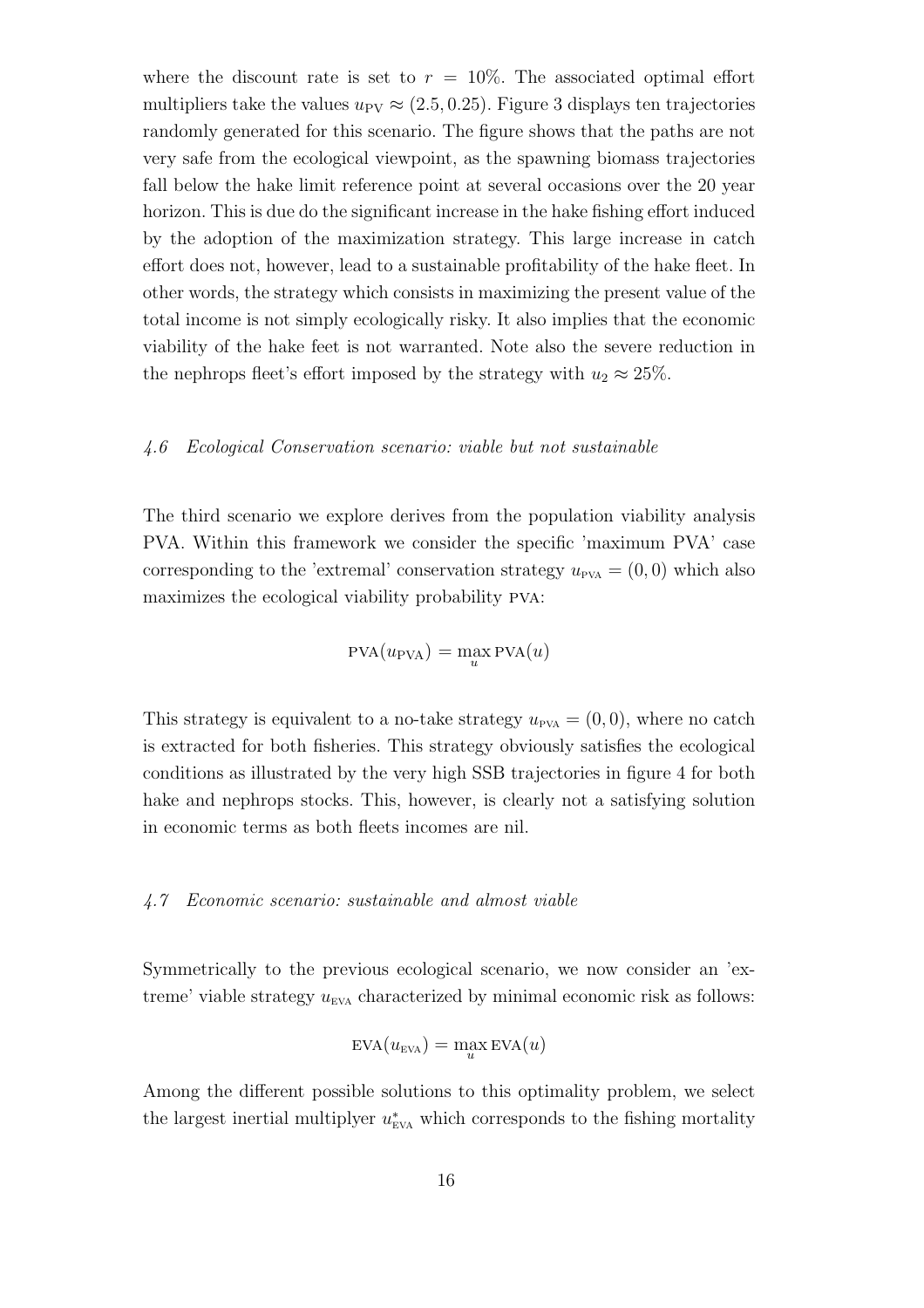with the smallest difference compared to status quo:

$$
|u_{\text{EVA}} - u_{\text{BLA}}| = \min\left(|u^* - u_{\text{BLA}}|, \text{ EVA}(u^*) = \max_u \text{EVA}(u)\right)
$$

This EVA scenario corresponds to a strategy where we aim at identifying the controls (fishing multiplyers) u that maximize the probability of economic viability  $EVA(u)$ , and then, amongst those solutions, to retain these with the values closest to current level namely  $u_{\text{BLA}} = (1, 1)$ . The rationale underlying such an option is to minimize the "costs" of changes and thus account for inertia or rigidity in behaviours. Computation indicates that one solution to achieve this maximum EVA strategy is  $u_{EVA} \approx (0.92, 0.54)$ . Figure 5 shows one series of trajectories obtained under this strategy. As expected, the levels of profit generated for both fleets remain positive throughout time. An interesting result is that, despite the potentially relatively detrimental nature of this strategy from an ecological conservation point of view, both hake and nephrops average SSB levels appear to be higher under this particular EVA strategy than they were under the initial baseline scenario bla. This outcomes emerge because maximizing  $EVA(u)$  necessitates fishing mortality levels which do not impact too severely the stocks, so as to maintain long-term catch rates. The fact that economic viability constraints may imply biological viability has also been stressed by Béné et al.  $(2001)$  $(2001)$  and [Martinet](#page-21-8) et al.  $(2007)$  $(2007)$ .

## 4.8 Co-viability scenario: A win-win situation

Finally, we consider the co-viability strategy  $u_{\text{cva}}$ , that is, a strategy that maximizes cva probability mixing ecological and economic constraints:

$$
CVA(u_{CVA}) = \max_{u} CVA(u)
$$

Again, among the possible fishing mortalities solution of this optimality problem, the multiplyer  $u_{\text{cva}}^*$  with the smallest difference compared to status quo is choosen as follows:

$$
|u_{\text{CVA}} - u_{\text{BLA}}| = \min\left(|u^* - u_{\text{BLA}}|, \text{ CVA}(u^*) = \max_u \text{CVA}(u)\right).
$$

Figure 6 displays a series of trajectories obtained under this  $u_{\text{cva}}$  strategy. In the particular case studied here, the combination of fishing intensity used for the simulations is  $u_{\text{CVA}} \approx (0.9, 0.2)$ . Under this strategy, viability probabilities are maximum, that is,  $CVA(u_{CVA}) = EVA(u_{CVA}) = PVA(u_{CVA}) = 1$ . When compared to the  $u_{\text{EVA}}$  scenario above, it is worth emphasizing the very important reduction of fishing intensity requested under  $u_{\text{cva}}$  for nephrops fleet.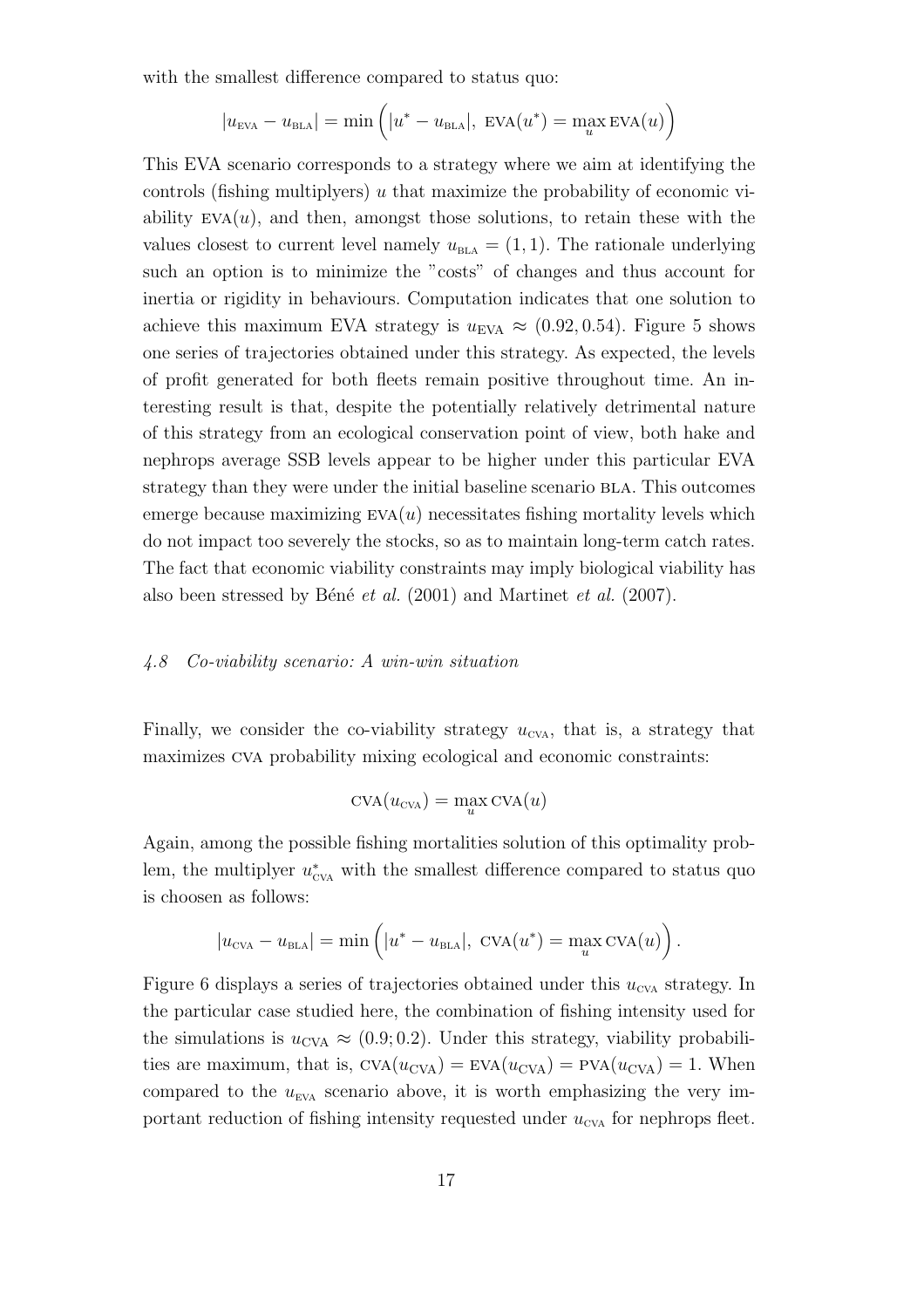The intuition here is that the CVA strategy accounts for the fact that catches made by the nephrops fleet weaken the viability probability of the hake stock through the impact of the by-catch. In this sense, CVA permits to better balance the stock and fleet requirements, and more generally ecological and economic goals, than any other strategy. However the severe reduction in fishing for the nephrops fleet imposed by this co-viability strategy may question its acceptability.

Finally note that although the probabilities  $EVA(u_{CVA}) = PVA(u_{CVA}) = 1$ resulting from the co-viability strategy are unique, co-viability itself can be obtained through different combinations of fishing controls, as illustrated in figure 1(c). This characteristic constitutes a notable difference with optimal control theory where single control solutions are usually identified. In the case of co-viability, a space of solution is identified.

### 5 Discussion and perspectives

This article gives insights on the implementation of the Ecosystem-based Fisheries Management (EBFM) in the case of the Northern hake and nephrops fisheries of the Bay of Biscay. A bio-economic model is developed, which integrates age-structured dynamics together with uncertainty on recruitment of both species. Interaction between the two fisheries is also accounted for through the bycatch of juvenile hake by the nephrops fleet. Attempts to integrate such complexity constitutes a first step toward the development of EBFM for multi-species fisheries. The viability of various levels of fishing intensity is examined both for the stocks (through a Population Viability Analysis PVA) and the fleets (through an Economic Viability Analysis EVA). Following the ICES precautionary approach imposed recently on the Northern hake stock, the PVA adopts a minimum biomass level, while the economic viability is considered through a guaranteed profitability of the different fleets at play. Projections and simulations over 20 years starting from the 2008 baseline year are used to perform viability assessments. The analysis reveals the existence of viable control spaces without bio-economic risk where the probability to maintain the viability of the system close to one.

Five specific fishing strategies are then investigated more thoroughly. The analysis shows that the status quo strategy, consisting of maintaining fishing intensity at the level of the 2008 baseline is not sustainable, as both the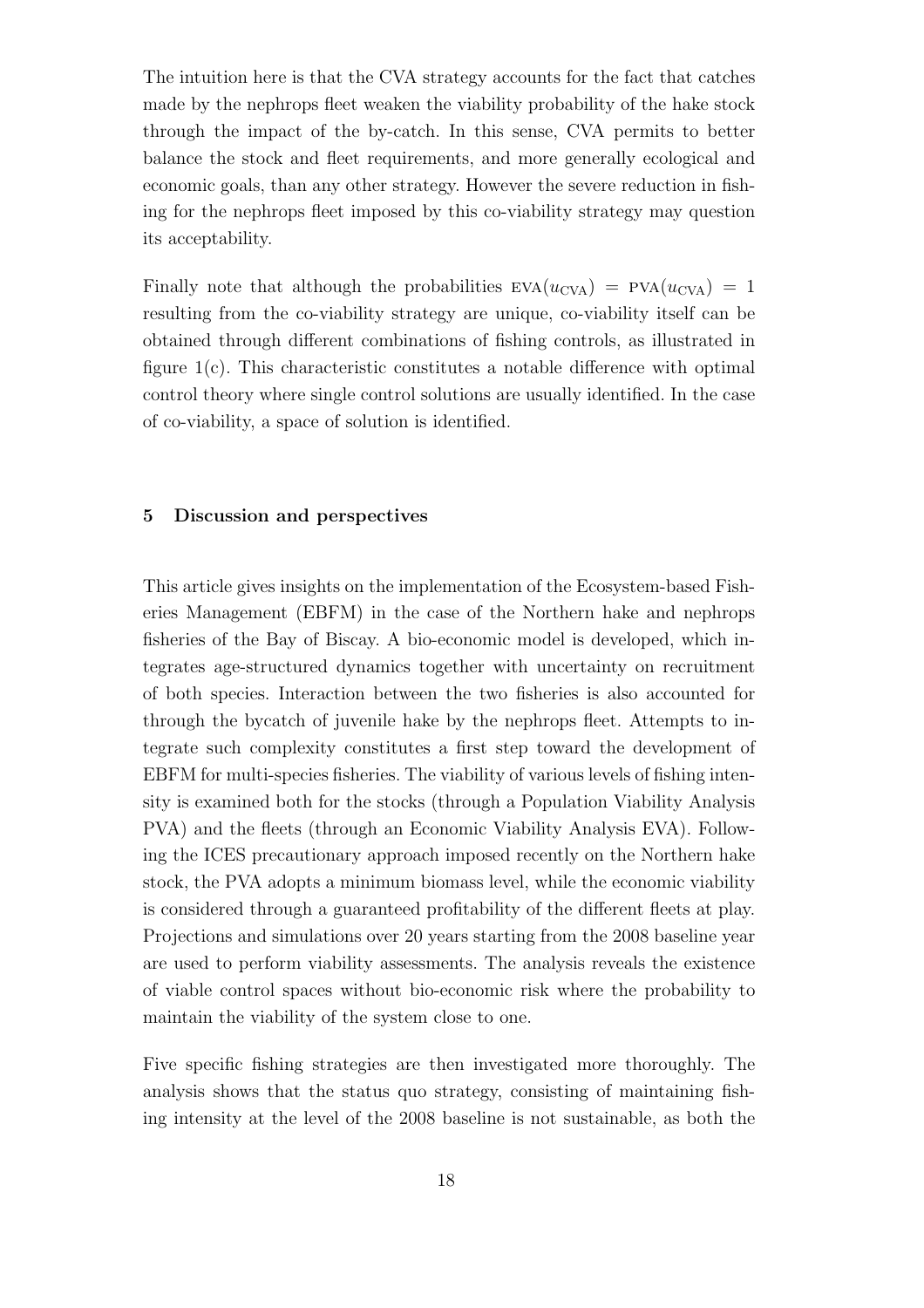ecological and economic constraints can be violated for some recruitment scenarios. The no-take strategy aiming at only maximizing the PVA probability appears ecologically viable as expected, but is not a viable economic option since no fish is landed and no profit is generated. In contrast, the EVA strategy aiming at maximizing the probability of the fleets' rent does not entail catastrophic ecological performances. Not only are the profitability constraints satisfied, but the risk to violate the ecological precautionary threshold remains moderate. Finally a co-viability strategy CVA combining both ecological and economic objectives is explored. The simulations show that a severe reduction of nephrops fishing mortality is necessary to guarantee a co-viability of the system. The more conventional strategy relying on optimizing the present value of incomes turns out to be risky from the ecological viewpoint, as it imposes a major increase of hake harvest which would alter the hake stock. It also requires a very important reduction of nephrops fishery which questions its acceptability. Moreover, it does not warrant profits for hake fishery throughout time. Overall the analysis was therefore useful at contrasting the potential outcomes of different management scenarios both in terms of ecological and economic considerations.

A more thorough analysis of these issues would require however to refine the description of the economic structure of the fishery by expanding for instance the number of fleets included in the model. This would allow to analyse the distributional implications of alternative strategies, and the implications of setting minimum profitability constraints for different sub-fleets. A further step could involve accounting for the behavioral response of fleets to changes in their economic performance, adding through this feedback loop another challenging level of complexity. Finally the extension of the model towards more dynamic controls could be another challenging goal.

From a wider perspective, the present research was motivated by the growing interest for Ecosystem-based Fisheries Management (EBFM). Fisheries scientists and regulating agencies are now encouraging and starting to implement this approach in an increasing number of fisheries. The way to operationalize EBFM remains, however, unclear and challenging. The present paper contributes to this on-going effort. It illustrates how the concepts of stochastic viability and co-viability (CVA) can provide policy-relevant information for the implementation of EBFM. Stochastic CVA is especially equipped to cope with risk, precaution and sustainability in dynamic systems, elements that are central in the EBFM approach [\(Sanchirico](#page-21-3) et al., [2008](#page-21-3)). Stochastic CVA allows to account for the complexities and uncertainties of ecological dynam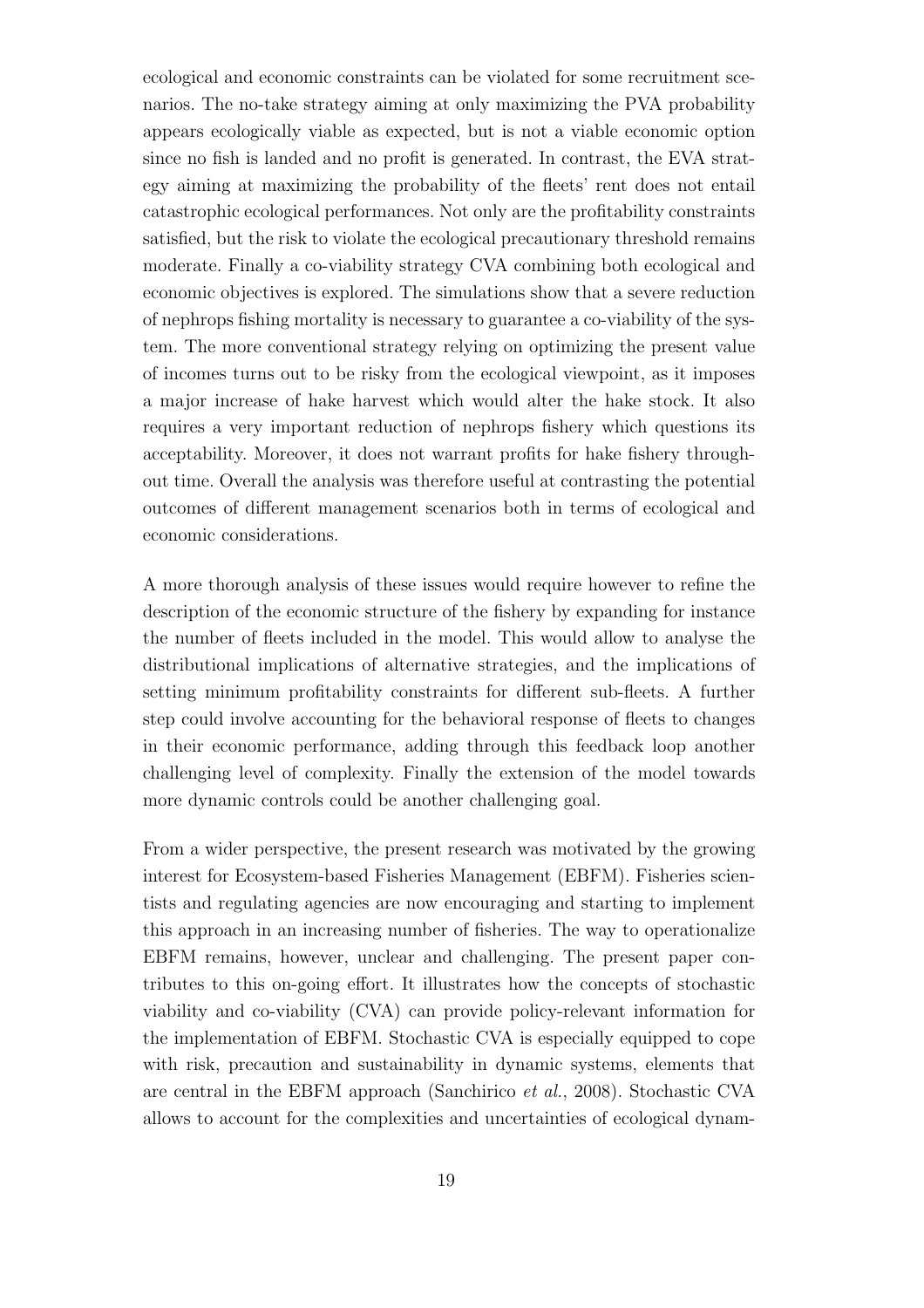ics and interactions that encompass community dynamics (as in the present case) but also trophic webs, or environmental (habitat, climatic) uncertainties as addressed in other works [\(Doyen](#page-20-11) et al., [2007\)](#page-20-11). Furthermore, through the use of distinct constraints, CVA provides a multi-criteria framework that accommodates ecological, economic and social objectives for present and future generations. As such it is an integrated and interdisciplinary modeling framework that can be used to explore alternative regulation scenarios and provide policy-relevant informations for the sustainable management of natural resources. From an ecological economics point of view, CVA can deal with a large range of goods and services provided by ecosystems. In this context it has been recently used to address issues related to biodiversity valuation (Bené & Doyen, 2008). The generalization and application of such ideas, concepts and methods to more complex systems is very promising, but remains a challenging task.

Acknowledgments This work was supported by programs of the French agency ANR's (Agence Nationale pour la Recherche) through the research projects Chaloupe (www.projet-chaloupe.fr) and Adhoc. We are grateful to Clotilde Lebreton and Stanislas Prigent for their help in developing some of the Scilab codes of the model used in this research.

### References

- <span id="page-19-1"></span>Baumgärtner S. and Quaas M. F. 2009. Ecological-economic viability as a criterion of strong sustainability under uncertainty, Ecological Economics, 68, 7, 2008-2020.
- <span id="page-19-2"></span>B $\acute{e}n\acute{e}$ , C., & Doyen, L. 2000. Storage and viability of a fishery with resource and market dephased seasonnalities. Environmental Resource Economics, 15, 1–26.
- <span id="page-19-0"></span>Béné, C., Doyen, L., & Gabay, D. 2001. A viability analysis for a bio-economic model. Ecological Economics, 36, 385–396.
- <span id="page-19-5"></span>Béné, C., & Doyen, L. 2008. Contribution values of biodiversity to ecosystem performances: a viability perspective. Ecological Economics, 68, 14–23.
- <span id="page-19-3"></span>Chapel, L., Deffuant, G., Martin, S., & Mullon, C. 2008. Defining yield policies in a viability approach. Ecological Modelling,  $212(1-2)$ , 10-15.
- <span id="page-19-4"></span>Cury, P., Mullon, C., Garcia, S., & Shannon, L. J. 2005. Viability theory for an ecosystem approach to fisheries. *ICES Journal of Marine Science*, **62(3)**, 577–584.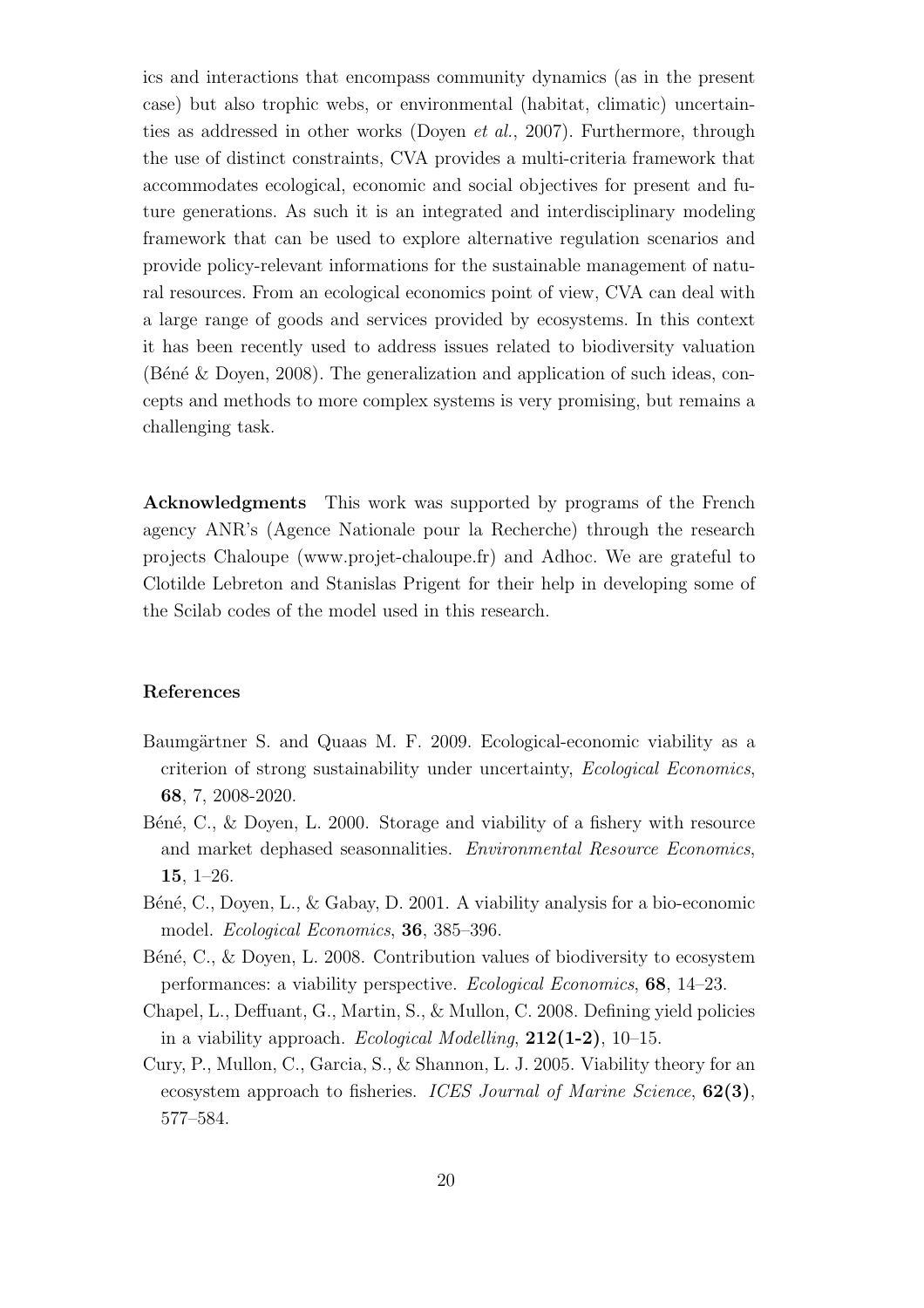- <span id="page-20-4"></span>Cury, P.M., & Christensen, V. 2005. Quantitative ecosystem indicators for fisheries management. ICES J. mar. Sci.,  $62$  (3), 307-310.
- <span id="page-20-6"></span>DeLara, M., & Doyen, L. 2008. Sustainable management of natural resources: models and methods. Springer.
- <span id="page-20-12"></span>DeLara, M., Doyen, L., Guilbaud, T., & Rochet, M-J. 2007. Is a management framework based on spawning stock biomass indicator sustainable? A viability approach. ICES Journal of Marine Science, 64, 761 – 767.
- <span id="page-20-9"></span>Doyen, L.,  $\&$  Béné, C. 2003. Sustainability of fisheries through marine reserves: a robust modeling analysis. J. of Environmental Management, 69, 1–13.
- <span id="page-20-11"></span>Doyen, L., DeLara, M., Ferraris, J., & Pelletier, D. 2007. Sustainability of exploited marine ecosystems through protected areas: a viability model and a coral reef case study. Ecological Modelling, 208, Issues 2-4, 353–366.
- <span id="page-20-10"></span>Eisenack, K., Sheffran, J., & Kropp, J. 2006. The Viability Analysis of Management Frameworks for fisheries. Environmental modeling and assessment,  $11(1), 69-79.$
- <span id="page-20-0"></span>FAO. 2003. The ecosystem approach to fisheries. FAO Technical Guidelines for Responsible Fisheries 4, Suppl. 2. FAO. 112 pp.
- FAO. 2010. The state of World Fisheries and Aquaculture.
- Garcia, S., & Grainger, J.R. 2005. Gloom and doom? The future of marine capture fisheries. Phil. Trans. R. Soc. B., 360, 21–46.
- <span id="page-20-3"></span>Hall, S. J., & Mainprize, B. 2004. Towards ecosystem-based fisheries management. Fish and Fisheries,  $5(1)$ , 1–20.
- <span id="page-20-8"></span>Heal, G. 1998. Valuing the Future, Economic Theory and Sustainability. New York: Columbia University Press.
- ICES. 2004. Report of the ICES Advisory Committee on Fishery Management and Advisory Committee on Ecosystems, 2004. ICES Advice, 1. 1544 pp.
- <span id="page-20-14"></span>ICES. 2006. Report of the Working Group on Nephrops Stocks (WGNEPH). Tech. rept. International Council for the Exploration of the Sea.
- <span id="page-20-13"></span>ICES. 2009. Report of the Working Group on the Assessment of Southern Shelf Stocks of Hake, Monk and Megrim (WGHMM). Tech. rept. ICES Headquarters, Copenhagen.
- <span id="page-20-1"></span>Jennings, S. 2005. Indicators to support an ecosystem approach to fisheries. Fish and Fisheries,  $6(3)$ , 212–232.
- <span id="page-20-5"></span>Link, J. S. 2005. Translating ecosystem indicators into decision criteria. ICES Journal of Marine Science: Journal du Conseil 2005, 62(3), 569–576.
- <span id="page-20-7"></span>Macher, C., Guyader, O., Talidec, C., & Bertignac, M. 2008. A cost-benefit analysis of improving trawl selectivity in the case of discards: The Nephrops norvegicus fishery in the Bay of Biscay. Fisheries Research, 92, 76–89.
- <span id="page-20-2"></span>Marasco, R. J., Goodman, D., Grimes, C. B., Lawson, P. W., Punt, A. E., & II,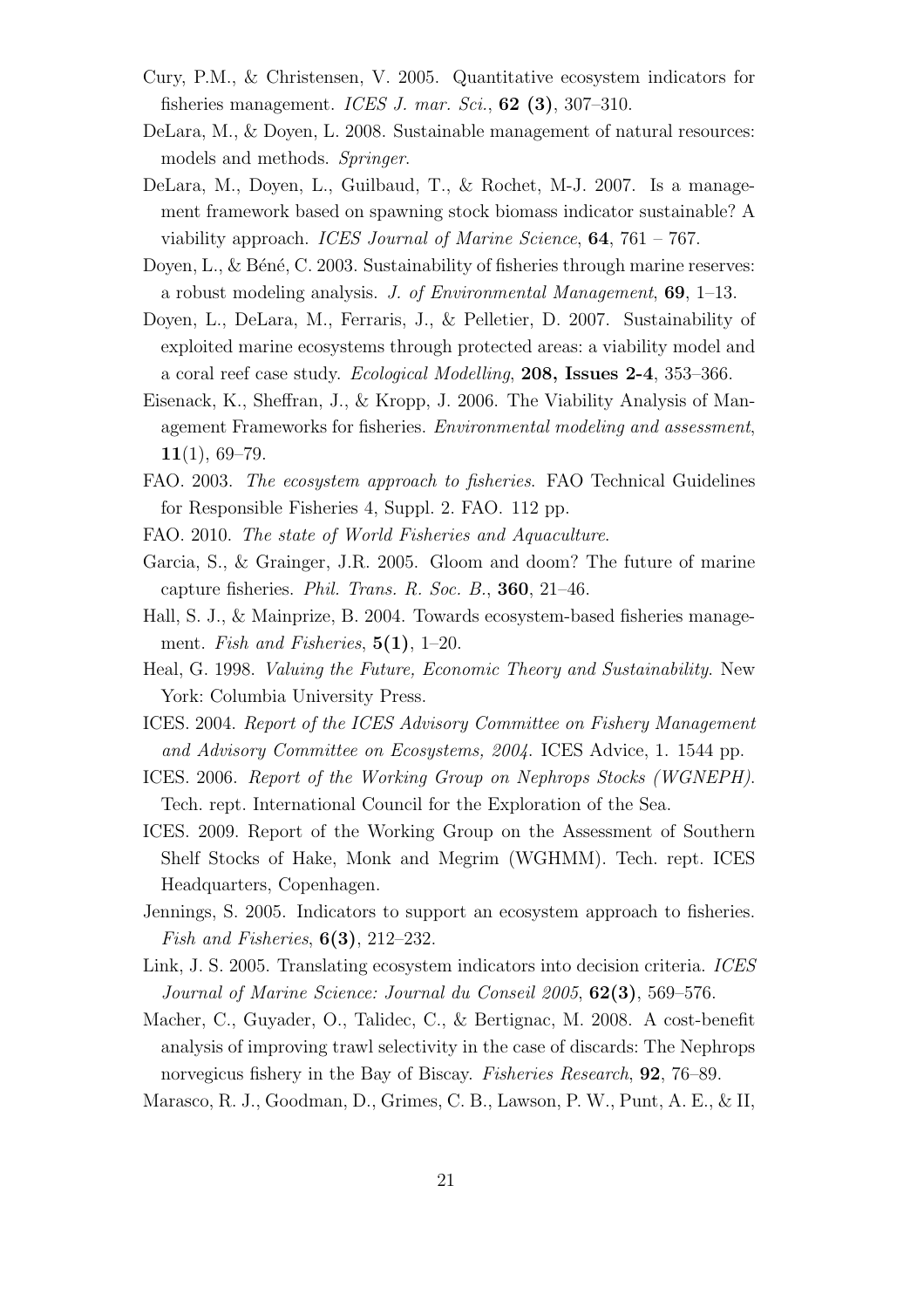T. J. Quinn. 2007. Ecosystem-based fisheries management: some practical suggestions. Can. J. Fish. Aquat. Sci., 64(6), 928–939.

- <span id="page-21-5"></span>Martinet, V., & Doyen, L. 2007. Sustainability of an economy with an exhaustible resource: A viable control approach. *Resource and Energy Eco*nomics, **29** (1), p.17–39.
- <span id="page-21-8"></span>Martinet, V., Thébaud, O., & Doyen, L. 2007. Defining viable recovery paths toward sustainable fisheries. Ecological Economics, 64 (2), 411–422.
- Martinet V., Thébaud O., Rapaport A., 2010. Hare or Tortoise? Trade-offs in recovering sustainable bioeconomic systems, Environmental modeling and assessment DOI 10.1007/s10666-010-9226-2.
- <span id="page-21-7"></span>Morris, W.F., & Doak, D. F. 2003. Quantitative Conservation Biology: Theory and Practice of Population Viability Analysis. Sinauer Associates.
- <span id="page-21-9"></span>Mullon, C., P., Curry, & L., Shannon. 2004. Viability model of trophic interactions in marine ecosystems. Natural Resource modeling, 17, 27–58.
- <span id="page-21-11"></span>O'Brien C. M., Maxwell D. L., Roel B. A., Basson M. 2002 A segmented regression approach to the Precautionary Approach - the case of the Thames Estuary (or Blackwater) herring. Working document ICES Study Group on the Further Development of the Precautionary Approach to Fishery Management, Lisbon, Portugal.
- <span id="page-21-1"></span>Plagányi, É.E. 2007. Models for an ecosystem approach to fisheries. FAO Fisheries Technical Paper 477. FAO.
- <span id="page-21-10"></span>Quinn, T. J., & Deriso, R. B. 1999. Quantitative fish dynamics. Biological Resource Management Series. Oxford University Press.
- <span id="page-21-2"></span>Rice, J.C. 2000. Evaluating fishery impacts using metrics of community structure. ICES Journal of Marine Science, **57**, 682–688.
- <span id="page-21-0"></span>Sainsbury, K. J., Punt, A. E., and Smith, A. D. M. 2000. Design of operational management strategies for achieving fishery ecosystem objectives. ICES Journal of Marine Science, 57: 731-741.
- <span id="page-21-3"></span>Sanchirico, J. N., Smith, M. D., & Lipton, D. W. 2008. An empirical approach to ecosystem-based fishery management. Ecological Economics, 64 (3), 586–596.
- <span id="page-21-4"></span>STECF. 2008. Northern hake long-term management plan impact assessment (SGBRE-07-05). Tech. rept. European Commission, Brussels.
- <span id="page-21-6"></span>Tichit, M., Doyen, L., Lemel, J.Y., & Renault, O. 2007. A co-viability model of grazing and bird community management in farmland. Ecological modelling, 206, 277–293.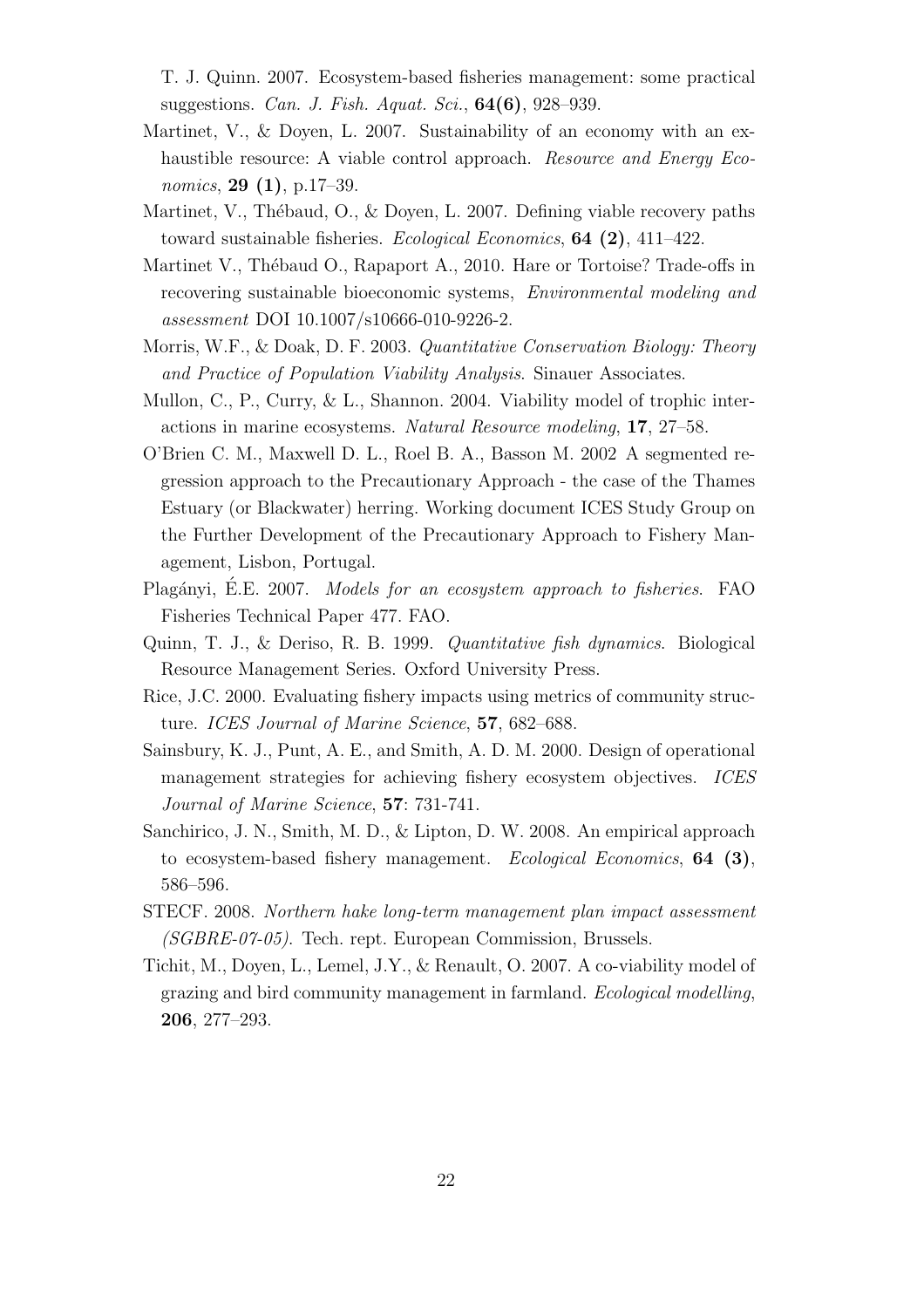# 6 Appendix

| Age $a$                       | 1              | 2                | 3            | $\overline{4}$   | $\overline{5}$   | 6            | 7            | 8              | 9            |
|-------------------------------|----------------|------------------|--------------|------------------|------------------|--------------|--------------|----------------|--------------|
| $N_1(2008)$                   | 236062         | 132608           | 61571        | 25195            | 5219             | 1606         | 497          | 162            | 45           |
| Maturity $\gamma_{1,a}$       | $\overline{0}$ | 0.11             | 0.73         | 0.93             | 0.99             | $\mathbf{1}$ | $\mathbf{1}$ | $\mathbf{1}$   | 1            |
| Weight $v_{1,a}$              | 0.03           | 0.25             | 0.72         | 1.57             | 2.5              | 3.45         | 4.39         | 5.77           | 6.75         |
| Natural mortality $M_{1,a}$   | 0.4            | 0.4              | 0.4          | 0.4              | 0.4              | 0.4          | 0.4          | 0.4            | 0.4          |
| Fishery mortality $F_{1,a,1}$ | $\theta$       | $\boldsymbol{0}$ | 0.02         | 0.1              | 0.17             | 0.09         | 0.03         | 0.01           | 0.01         |
| Fishery mortality $F_{1,a,2}$ | 0.09           | 0.05             | 0.01         | $\mathbf{0}$     | $\overline{0}$   | $\mathbf{0}$ | $\theta$     | $\theta$       | $\mathbf{0}$ |
| Fishery mortality $F_{1,a,3}$ | 0.08           | 0.3              | 0.47         | 0.75             | 0.79             | 0.85         | 0.73         | 0.88           | 0.88         |
| Discard $d_{1,a,1}$           | $\overline{0}$ | $\boldsymbol{0}$ | $\mathbf{0}$ | $\boldsymbol{0}$ | $\boldsymbol{0}$ | $\mathbf{0}$ | $\theta$     | $\overline{0}$ | $\mathbf{0}$ |
| Discard $d_{1,a,2}$           | $\mathbf 1$    | 0.37             | $\mathbf{0}$ | $\mathbf{0}$     | $\mathbf{0}$     | $\mathbf{0}$ | $\mathbf{0}$ | $\mathbf{0}$   | $\mathbf{0}$ |
| Prices $P_{1,a}$              | $\overline{2}$ | $\overline{2}$   | 2.9          | 4.1              | 5.5              | 6.9          | 6.9          | 6.9            | 6.9          |
| 1111                          |                |                  |              |                  |                  |              |              |                |              |

# Table 1

Hake parameters  $s = 1$ : source : ICES; Ifremer, SIH, 2008

| Age $a$                       | $\mathbf{1}$ | $\overline{2}$ | 3                | $\overline{4}$ | 5              | 6            | 7            | 8              | 9            |
|-------------------------------|--------------|----------------|------------------|----------------|----------------|--------------|--------------|----------------|--------------|
| $N_2(2008)$                   | 642616       | 650008         | 328988           | 180528         | 65279          | 23173        | 8304         | 4257           | 4679         |
| Maturity $\gamma_{2,a}$       | $\mathbf{0}$ | $\mathbf{0}$   | 0.75             | $\mathbf{1}$   | $\mathbf{1}$   | $\mathbf{1}$ | $\mathbf{1}$ | $\mathbf{1}$   | $\mathbf{1}$ |
| Weight $v_{2,a}$              | $\mathbf{0}$ | 0.01           | 0.02             | 0.03           | 0.04           | 0.05         | 0.06         | 0.07           | 0.09         |
| Natural mortality $M_{2,a}$   | 0.3          | 0.3            | 0.25             | 0.25           | 0.25           | 0.25         | 0.25         | 0.25           | 0.25         |
| Fishery mortality $F_{2,a,1}$ | $\mathbf{0}$ | $\overline{0}$ | $\boldsymbol{0}$ | $\overline{0}$ | $\overline{0}$ | $\theta$     | $\theta$     | $\overline{0}$ | $\mathbf{0}$ |
| Fishery mortality $F_{2,a,2}$ | 0.01         | 0.14           | 0.21             | 0.21           | 0.18           | 0.18         | 0.19         | 0.19           | 0.19         |
| Fishery mortality $F_{2,a,3}$ | 0.01         | 0.19           | 0.28             | 0.28           | 0.24           | 0.25         | 0.25         | 0.25           | 0.25         |
| Discards $d_{2,a,1}$          | $\mathbf 1$  | 0.97           | 0.34             | 0.06           | 0.02           | 0.01         | 0.01         | 0.02           | 0.01         |
| Discards $d_{2,a,2}$          | $\mathbf 1$  | 0.97           | 0.34             | 0.06           | 0.02           | 0.01         | 0.01         | 0.02           | 0.01         |
| Prices $P_{2,a}$              | 10.1         | 10.1           | 9.1              | 9.1            | 9.1            | 9.1          | 14.6         | 14.6           | 17.6         |
| Table 2                       |              |                |                  |                |                |              |              |                |              |

Nephrops parameters  $s = 2$ : source : ICES; Ifremer, SIH, 2008

| Fleets                    | $k_f(t_0)$ | $e_f(t_0)$ | $c^{var}_{\mathbf{f}}$ | $c_{\mathbf{r}}^{fix}$ |        |
|---------------------------|------------|------------|------------------------|------------------------|--------|
| Nephrops trawlers $f = 1$ | 87         | 180        | 379                    | 257604                 | - 1.48 |
| Gill netters $f = 2$      | 116        | 180        | 481                    | 211432                 | 1.52   |

Table 3

Economic parameters for fleets  $f = 1, 2$ : Initial number of vessels  $k_f(t_0)$ , effort by vessel  $e_f(t_0)$  (day at sea), variable  $c_f^{var} \in \mathbb{R}$  by vessel by day), fixed costs  $c_f^{fix}$  $f^{ix}_f$  (€ by vessel) and multiplyer of extra fishing income  $\alpha_f$  . source : Ifremer, SIH, DPMA, 2008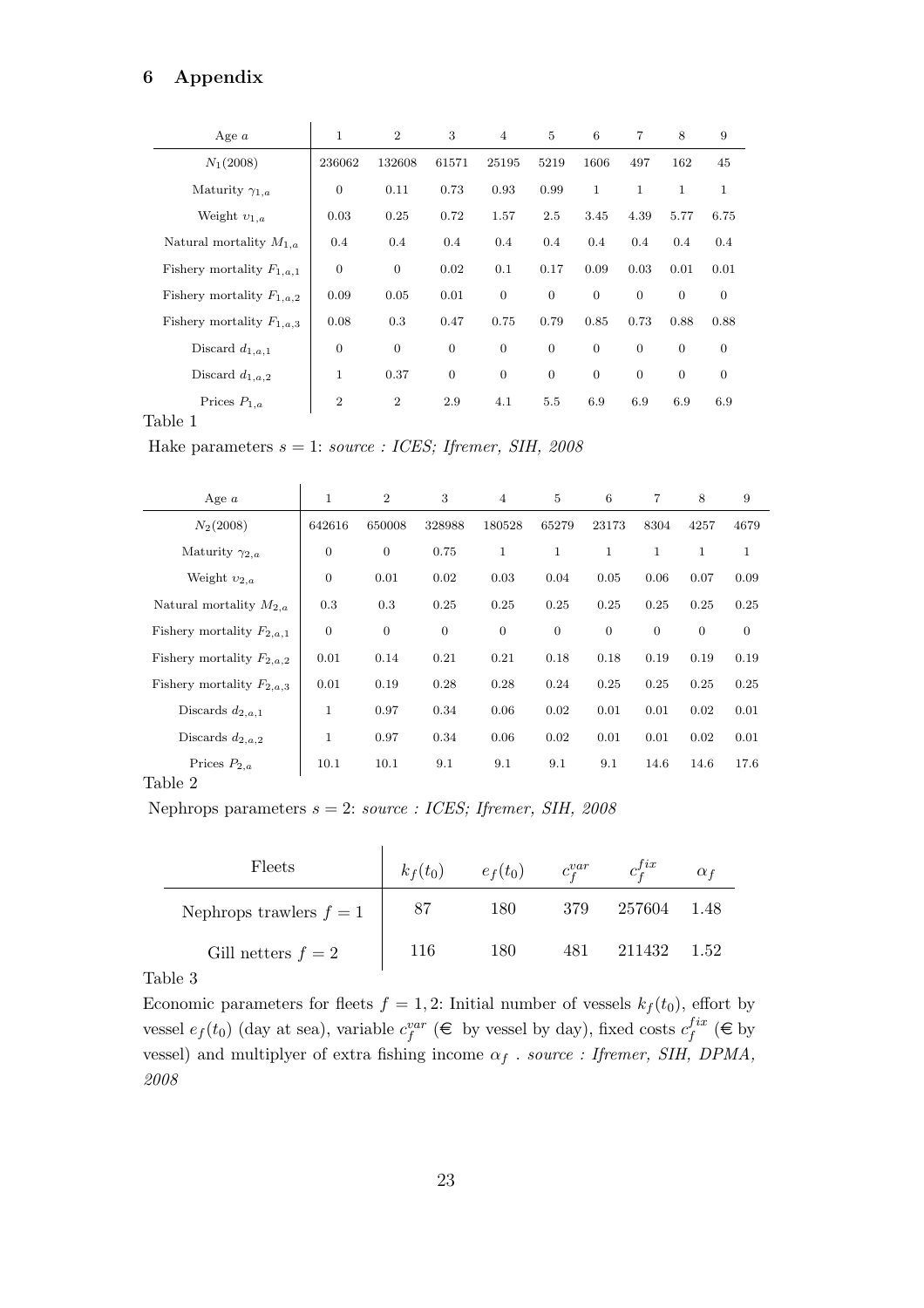

(a) Population viability probability  $PVA(u_1, u_2)$ 



(b) Economic viability probability  $EVA(u_1, u_2)$ 





(c) Co-viability probability  $CVA(u_1, u_2)$ 

Fig. 1. Viability probabilities  $PVA(u_1, u_2)$ ,  $EVA(u_1, u_2)$  and  $CVA(u_1, u_2)$  as a function of effort multipliers  $u_1$  and  $u_2$ . The viability control space (proba $\approx 100\%$ ) is in blue. The non viability space (proba $\approx 0\%$ ) is in red.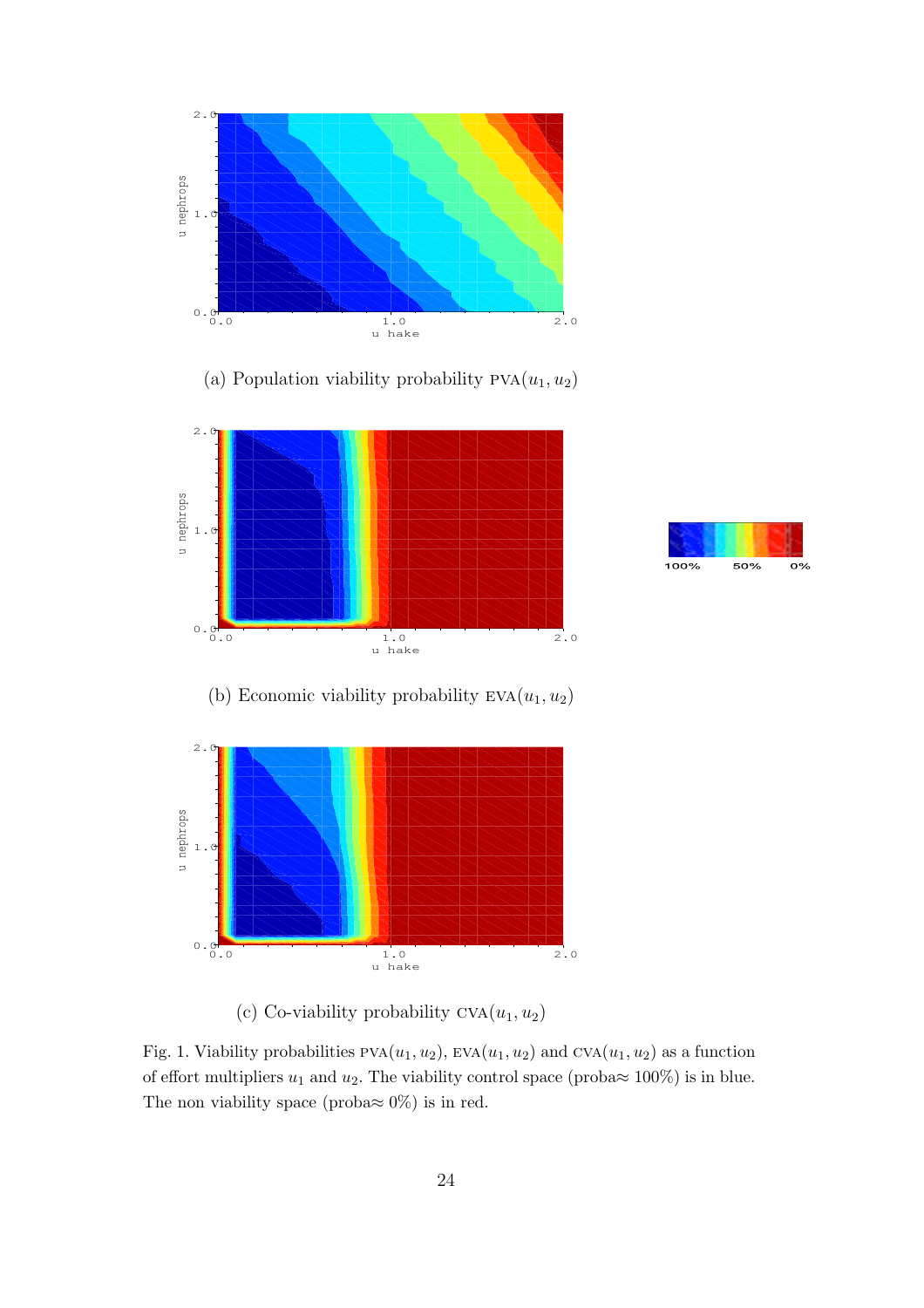

Fig. 2. Trajectories (in black) under the 2008 baseline scenario  $u_{\text{BLA}} = (1, 1)$  and viability thresholds (in blue). Top diagrams: spawning biomass  $SSB(t)$  for hake (left) with its precautionary biomass level  $B^{pa}$  (in blue) and its limit level  $B^{lim}$  (in green), and nephrops (right). Bottom: profits  $\pi(t)$  for the two fleets with zero viability threshold in blue. See text for comments.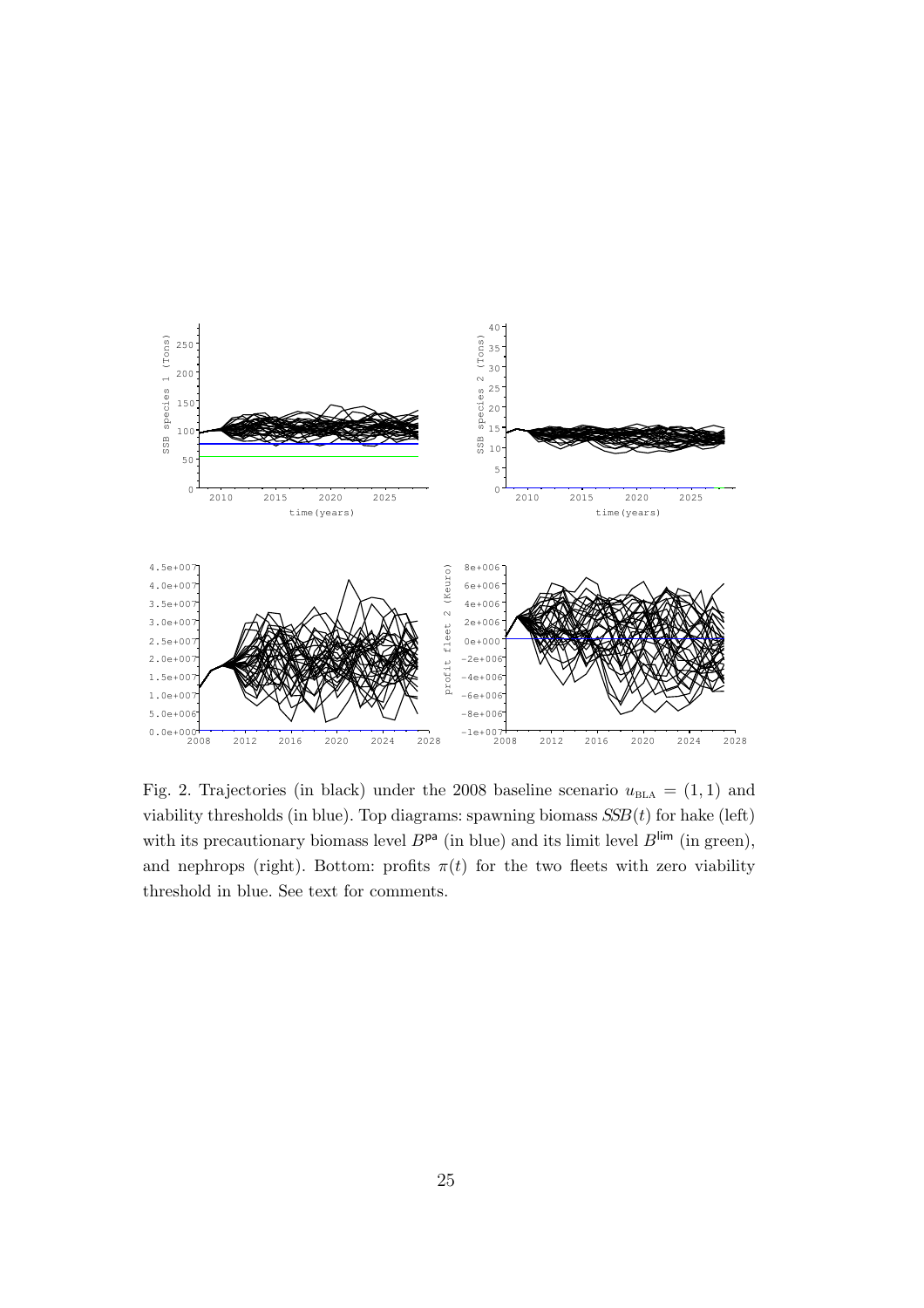

Fig. 3. Trajectories under the optimizing present value scenario pv with effort multiplier  $u_{\text{PV}} = (2.5, 0.25)$ . Top diagrams: spawning biomass  $SSB(t)$  for hake (left) and nephrops (right). Bottom: profits  $\pi(t)$  for the two fleets. See text for details.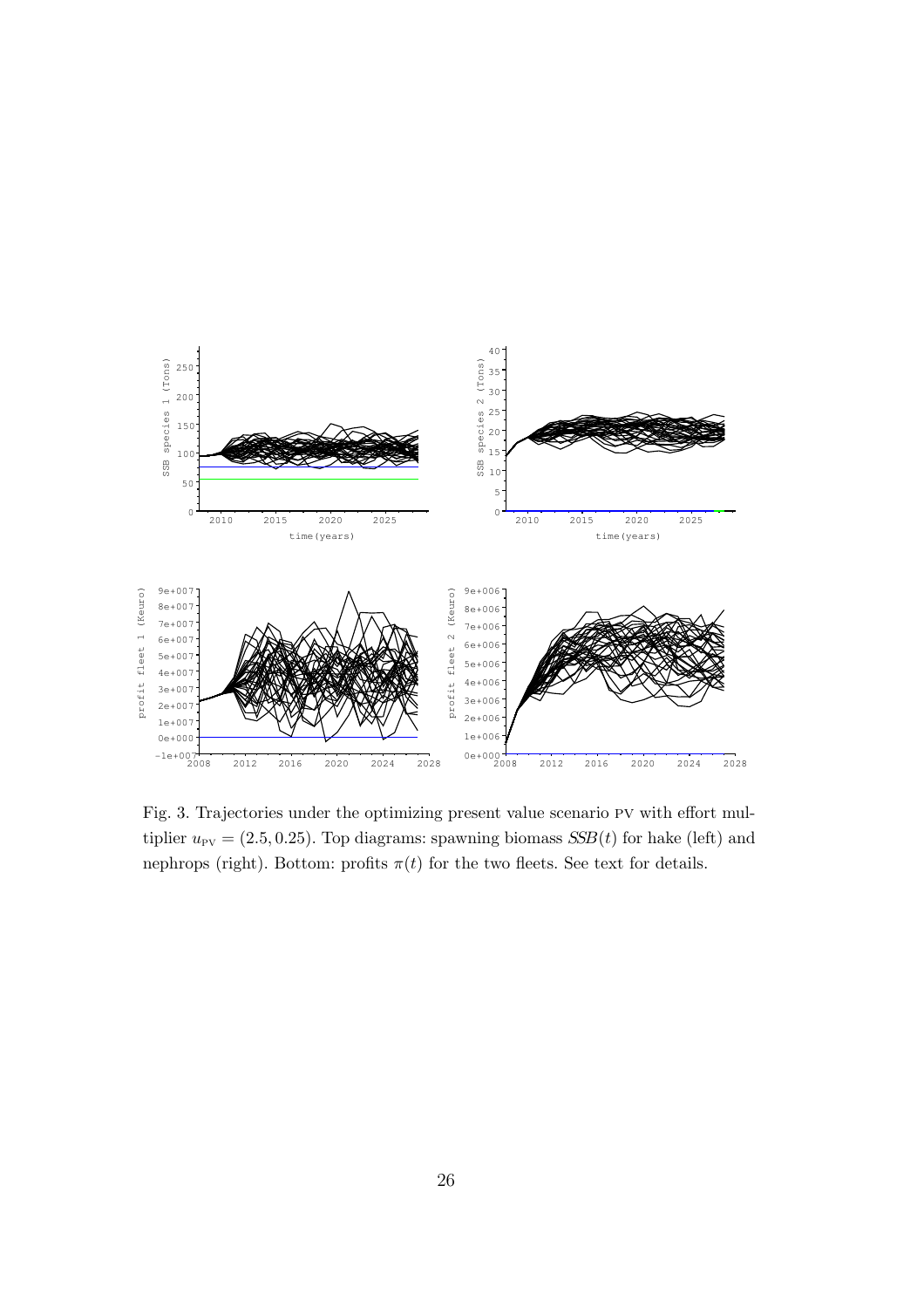

Fig. 4. Trajectories under the ecological (no-take) strategy, i.e.  $u_{PVA} = (0, 0)$ . Top diagrams: spawning biomass  $SSB(t)$  for hake (left) and nephrops (right). Bottom: no profit is generated.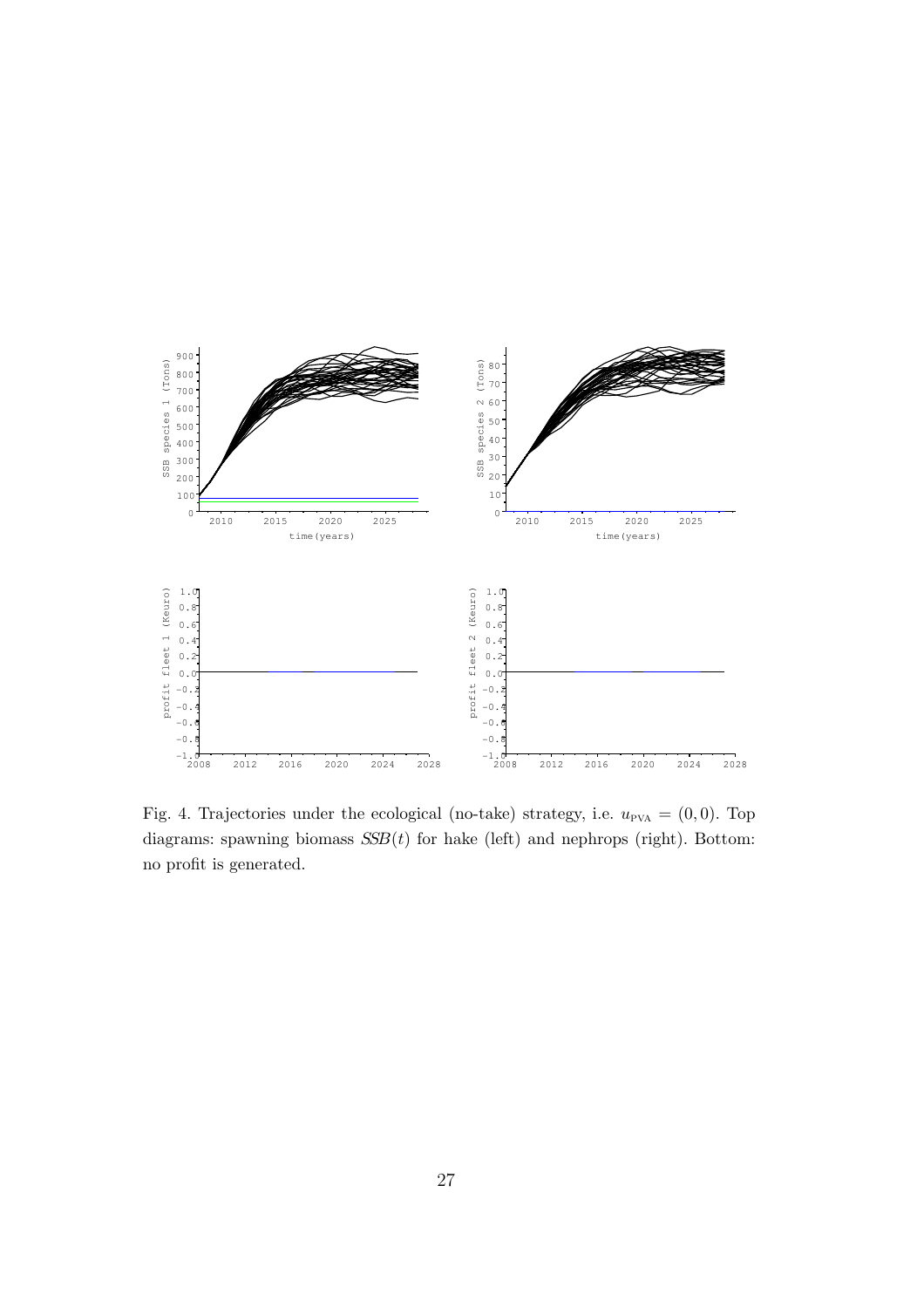

Fig. 5. Trajectories under the economic scenario eva with effort multiplier  $u_{\text{EVA}} = (0.92, 0.54)$ . Top diagrams: spawning biomass  $SSB(t)$  for hake (left) and nephrops (right). Bottom: profits  $\pi(t)$  for the two fleets. See text for details.